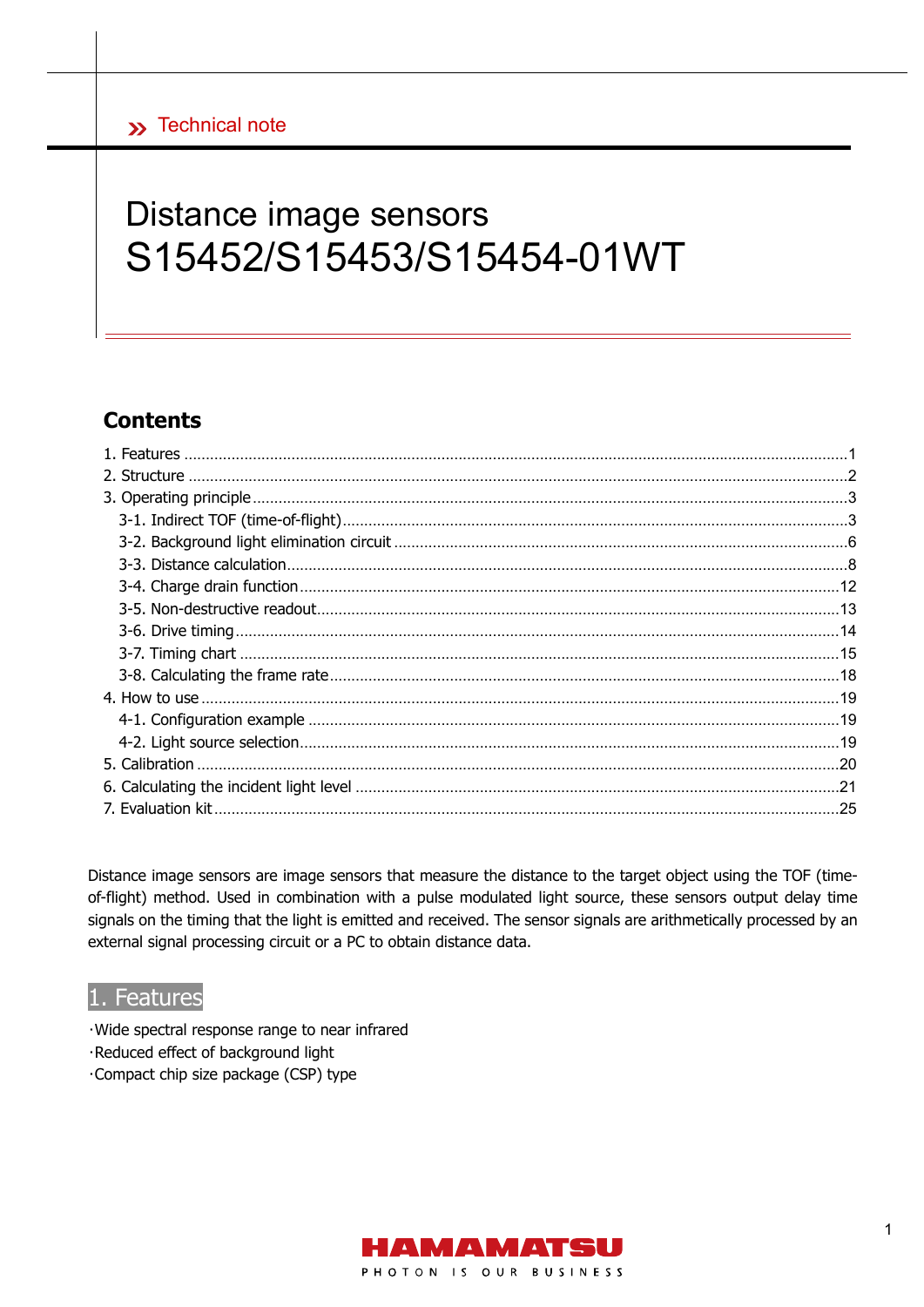[Table 1-1] Product lineup

| <b>Type</b>      | Linear      |             | Area           |
|------------------|-------------|-------------|----------------|
| Type no.         | S15452-01WT | S15453-01WT | S15454-01WT    |
| Pixel height     |             | $50 \mu m$  | $50 \mu m$     |
| Pixel pitch      | $20 \mu m$  | $20 \mu m$  | $50 \mu m$     |
| Number of pixels | 64          | 256         | $96 \times 72$ |
| Fill factor      | 80%         |             | 70%            |
| Video data rate  | 5 MHz       |             | 10 MHz         |

# 2. Structure

NIR-enhanced type distance image sensors consist of a photosensitive area, shift register, output buffer amplifier, bias generator, timing generator, and so on. The block diagram is shown in Figure 2-1. Distance image sensors are different from typical CMOS image sensors in the following manner.

・Pixel structure that allows high-speed charge transfer

・Outputs from two output terminals the voltages needed to calculate the distance

Like a typical CMOS image sensor, the output signal from the photosensitive area is processed by the sampleand-hold circuit or column gain amplifier circuit, scanned sequentially by the shift register, and read out as voltage output.

[Figure 2-1] Block diagram (a) S15452-01WT



KMPDC0738EA

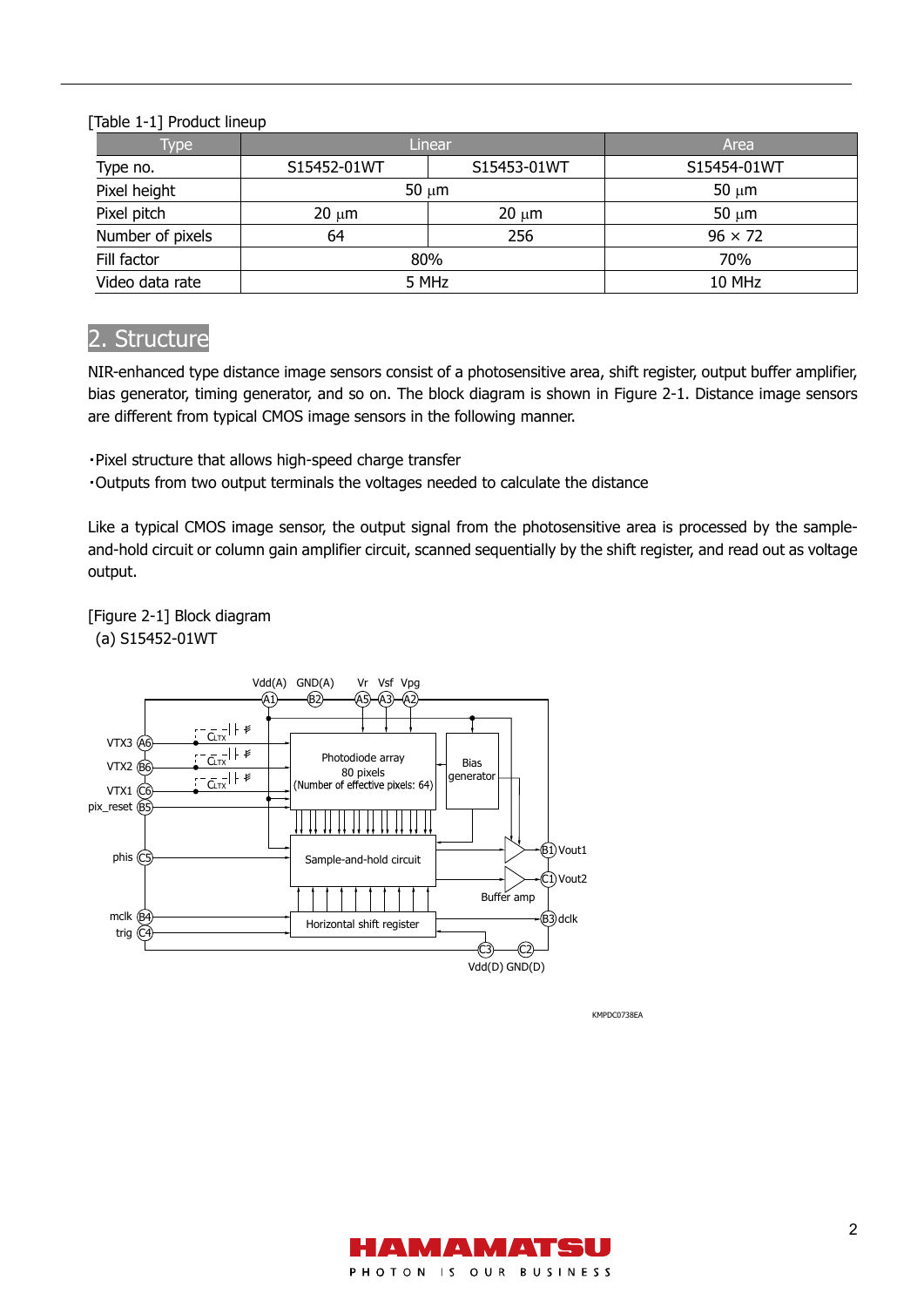#### (b) S15453-01WT



KMPDC0742EA

#### (c) S15454-01WT



# 3. Operating principle

## 3-1. Indirect TOF (time-of-flight)

The timing chart of the photosensitive area of the distance image sensor is shown in Figure 3-1. Output voltages Vout1 and Vout2 obtained by applying charge-to-voltage conversion on accumulated charges Q1 and Q2 based on their integration capacitances Cfd1 and Cfd2 are expressed by equations (3-1) and (3-2).

Vout1 =  $Q1/Cfd1 = N \times Iph \times \{(To - Td)/Cfd1\}$  ...(3-1) Vout2 =  $Q2/Cfd2 = N \times Iph \times (Td/Cfd2)$  ...(3-2)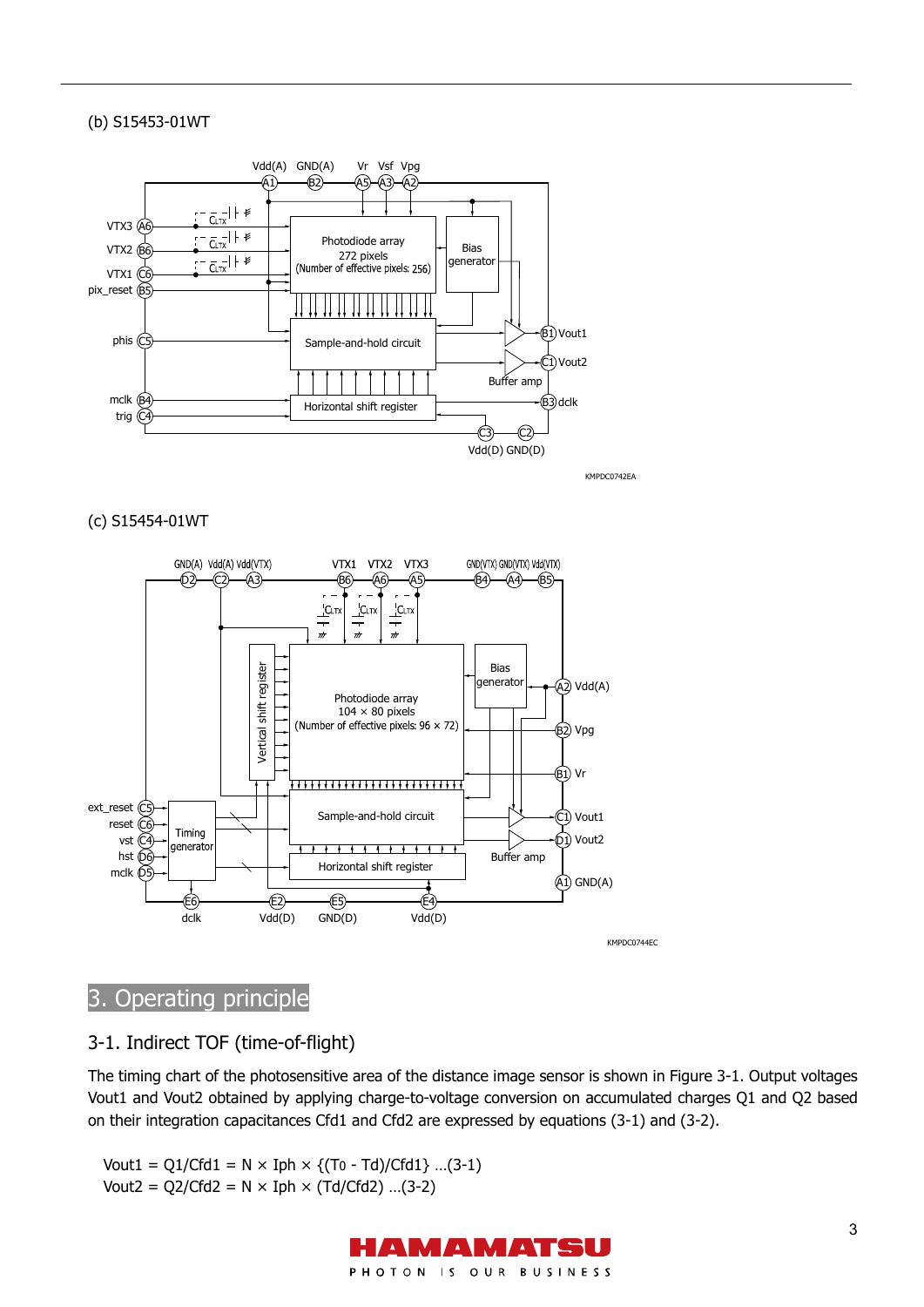Cfd1, Cfd2: integration capacitance of each output N: charge transfer clock count Iph: photocurrent T0: pulse width of output light Td: delay time

Delay time Td when Cfd1=Cfd2 in equations (3-1) and (3-2) is expressed by equation (3-3).

 $Td = \{Vout2/(Vout1 + Vout2)\} \times To$  ...(3-3)

Using the values (Vout1, Vout2) output according to the distance, distance D is expressed by equation (3-4).

 $D = 1/2 \times c \times Td = 1/2 \times c \times \{Vout2/(Vout1 + Vout2)\} \times T0$  ...(3-4)

c: speed of light  $(3 \times 10^8 \text{ m/s})$ 

[Figure 3-1] Timing chart of photosensitive area



The structure and surface potential of the photosensitive area of the distance image sensor are shown in Figure 3-2. Typical CMOS image sensors can be driven with a single power supply, but the transfer time needed for the charge to move from the photosensitive area to the integration area is in the microsecond order. On the other hand, high-speed charge transfer (nanosecond order) is possible on CCD image sensors, but they require multiple voltage inputs including high voltage.

To achieve the high-speed charge transfer (several tens of nanoseconds) needed to acquire distance information, we have developed a pixel structure that enables high-speed charge transfer like the CCDs in the CMOS process. This has allowed distance image sensors to achieve the high-speed charge transfer needed for distance measurement.

The number of electrons generated in each pulse emission is several e-. Therefore, the operation shown in Figure 3-2 is repeated several thousand to several tens of thousands of times, and then the accumulated charge is read out. The number of repetitions varies depending on the incident light level and the required accuracy of distance measurement.

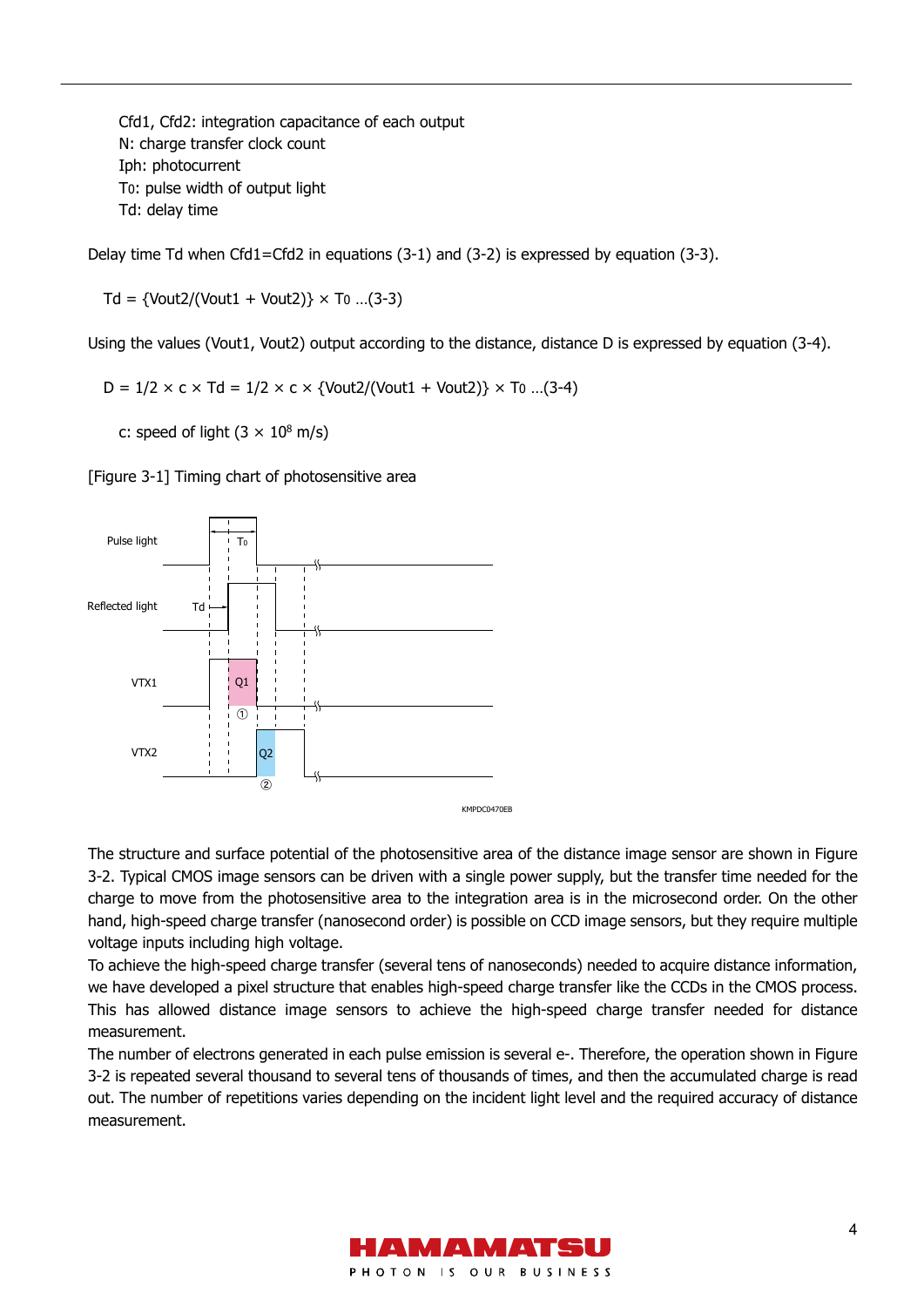[Figure 3-2] Structure and surface potential of photosensitive area (a) VTX1: on, VTX2: off (in the case of Figure 3-1①)



(b) VTX1: off, VTX2: on (in the case of Figure 3-1②)



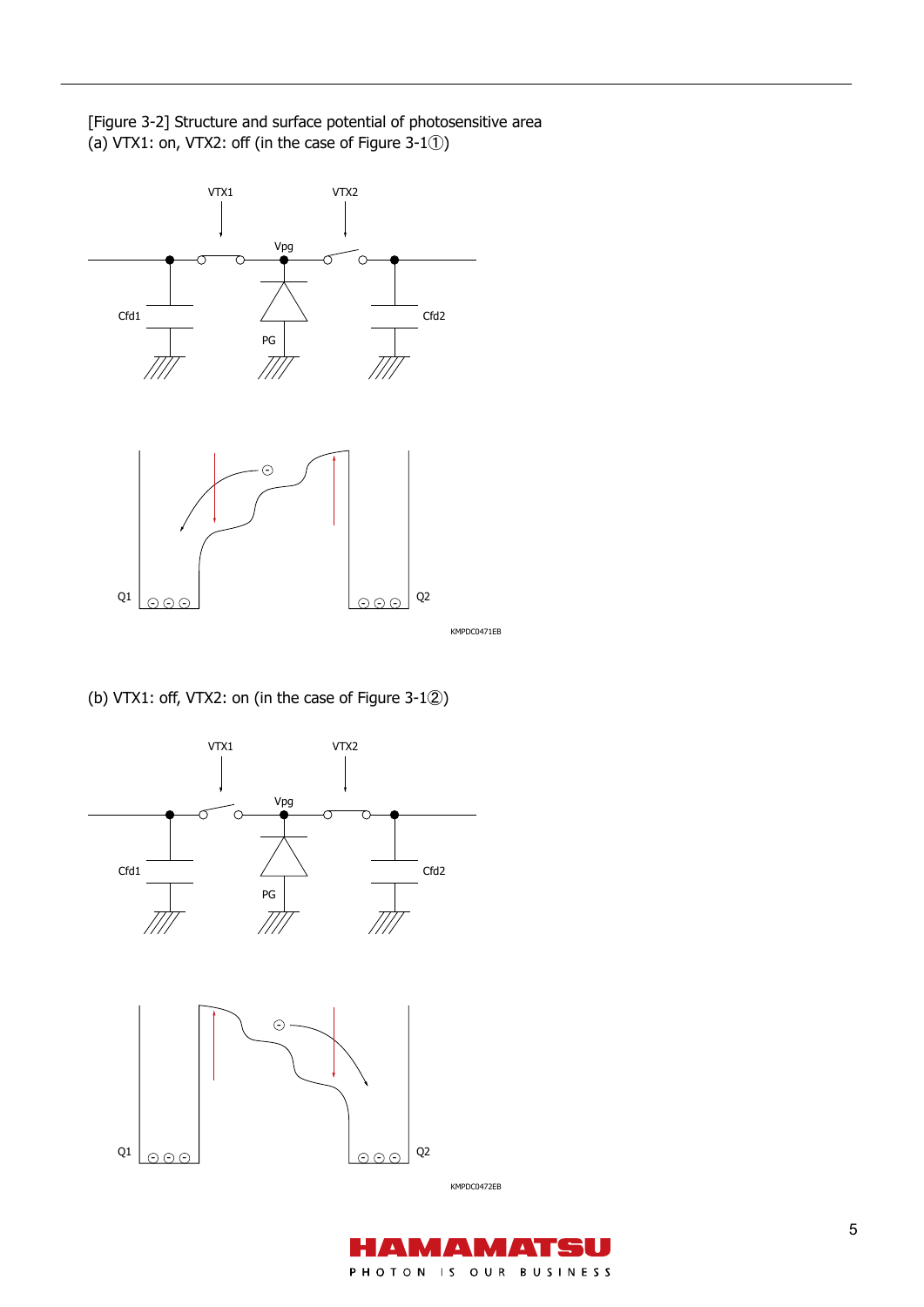## 3-2. Background light elimination circuit

The distance image sensor outputs the sum of signal charge (Q1, Q2) and background light charge (Qamb) [Figure 3-3]. Distance is calculated with ΔVout, the difference between output voltages Vout1 and Vout2, so the distance can be measured when background light is present to some extent. However, if the charge generated by background light is large, the voltage range that can be output as signal charge will be reduced due to saturation of integration capacitance, which may narrow the dynamic range [Figure 3-4].



[Figure 3-3] Signal charge and background light charge

[Figure 3-4] Integrated charge when background light is incident



The distance image sensors S15452/S15453/S15454-01WT are equipped with a background light elimination circuit [Figure 3-5] that suppresses saturation of output voltage when background light is incident. Figure 3-6 shows operation of the background light elimination circuit. When either integration capacitor Cfd1 or Cfd2 approaches saturation, the same amount of current flows to both Cfd1 and Cfd2 in the direction that reduces the integration charge. In this case, the difference value between Vout1 and Vout2 will not change, so it will have no effect on distance measurement.

The background light elimination circuit automatically functions when the output voltage approaches saturation, and ON/OFF cannot be controlled.

We denote the current caused by the signal light flowing through Cfd1 and Cfd2 as Iac1 and Iac2 and the current caused by background light as Iamb. The charges caused by Iac1, Iac2, and Iamb are not distinguished and integrated simultaneously [Figure 3-6]. We denote the current caused by the incident light (signal light  $+$ background light) flowing through Cfd1 and Cfd2 as Iph1 and Iph2. If Vout1 and Vout2 do not exceed the threshold [Figure 3-6 (a)], ΔVout1 (the amount of change in Vout1) is expressed by equation (3-5) and ΔVout2 (the amount of change in Vout2) by equation (3-6).

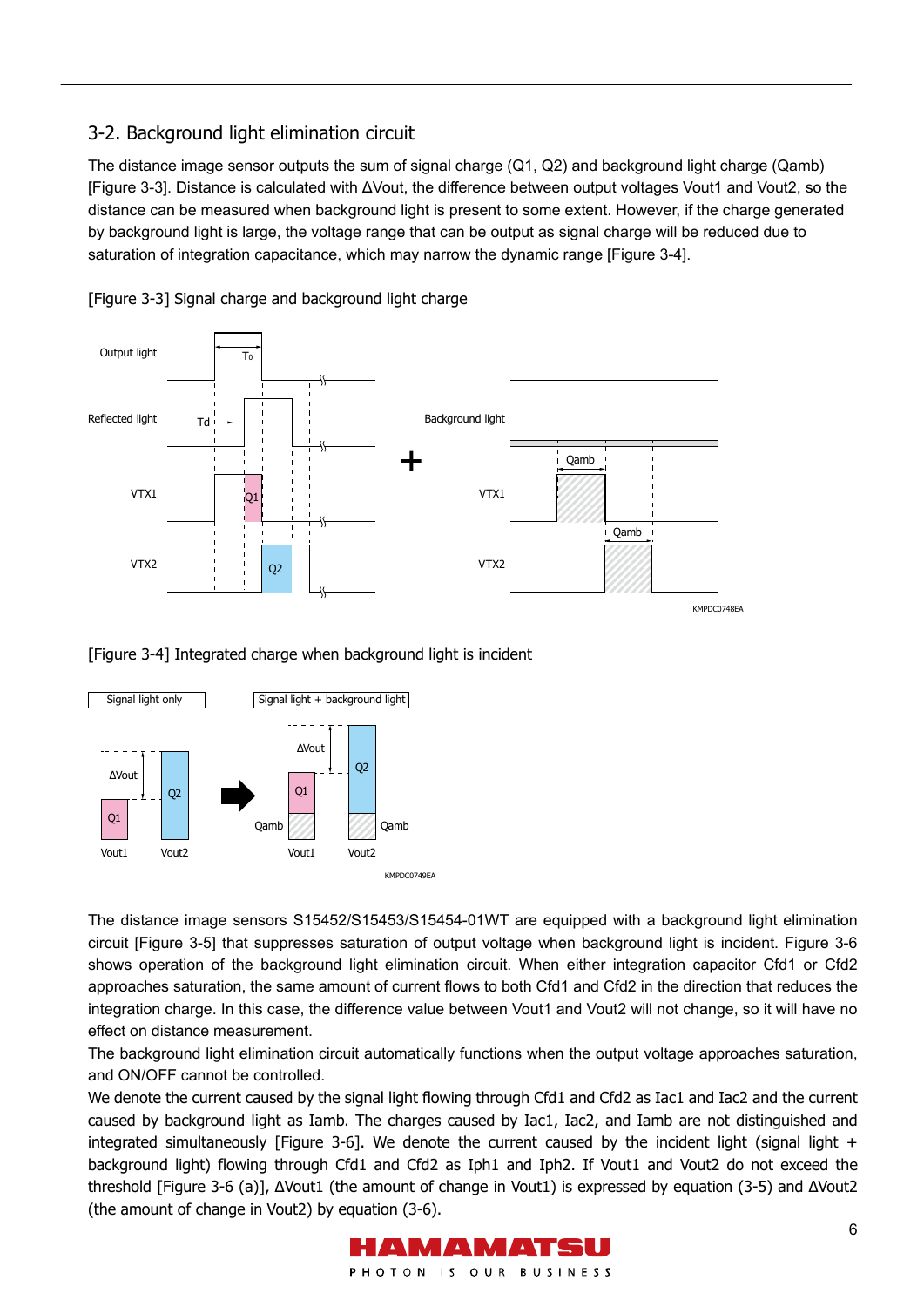$\Delta$ Vout1 = (Q1 + Qamb)/Cfd1 = N × [{Iac1 × (T<sub>0</sub> - Td)} + (Iamb × T<sub>0</sub>)]/Cfd1 ...(3-5) ΔVout2 = (Q2 + Qamb)/Cfd2 = N × {(Iac2 × Td) + (Iamb × T0)}/Cfd2 …(3-6)

When integration capacitance Cfd1 and Cfd2 are equal, ΔVout is expressed by equation (3-7).

 $ΔVout = ΔVout1 - ΔVout2 = N × [{}Iact × (T<sub>0</sub> - Td)] - [Iac2 × Td)]/(Cfd1 or Cfd2) ...(3-7)$ 

If Vout1 or Vout2 exceeds the threshold [Figure 3-6 (b)], the larger of the two currents Iph1 and Iph2 is fed through Cfd1 and Cfd2. If Iph1 less than Iph2, Iph2 is fed. For Cfd2, because the incoming current is equal to the outgoing current, the change in Vout2 is zero, and the electric potential is equal to the threshold of the background light elimination circuit. From that point, as the incoming current becomes larger than the outgoing current, Vout1 increases, and Cfd1 accumulates charge corresponding to Iph1 - Iph2. After the operation of the background light elimination circuit, ΔVout1 (the amount of change in Vout1) is expressed by equation (3-8) and ΔVout2 (the amount of change in Vout2) by equation (3-9).

$$
\Delta \text{Vout1} = \{ (Q1 + Qamb) - (Q2 + Qamb) \} / \text{Cfd1} = (Q1 - Q2) / \text{Cfd1}
$$
\n
$$
= N \times [\{ \text{Iac1} \times (T_0 - Td) + \text{Iamb} \times T_0 \} - \{ (\text{Iac2} \times Td) + (\text{Iamb} \times T_0 \}) \} / \text{Cfd1}
$$
\n
$$
= N \times [\{ \text{Iac1} \times (T_0 - Td) \} - (\text{Iac2} \times Td) ] / \text{Cfd1}
$$
\n
$$
\dots (3-8)
$$

ΔVout2 = {(Q2 + Qamb) - (Q2 + Qamb)}/Cfd2 = 0 … (3-9)

When Cfd1 and Cfd2 are equal, ΔVout is expressed by equation (3-10).

 $ΔVout = ΔVout1 - ΔVout2 = N × [{}Iac1 × (T<sub>0</sub> - Td)] - [Iac2 × Td)]/(Cfd1 or Cfd2) ... (3-10)$ 

With the operation of the background light elimination circuit, charge Qamb (caused by the background light) is subtracted in equations (3-7) and (3-10).

[Figure 3-5] Background light elimination circuit



KMPDC0750EA

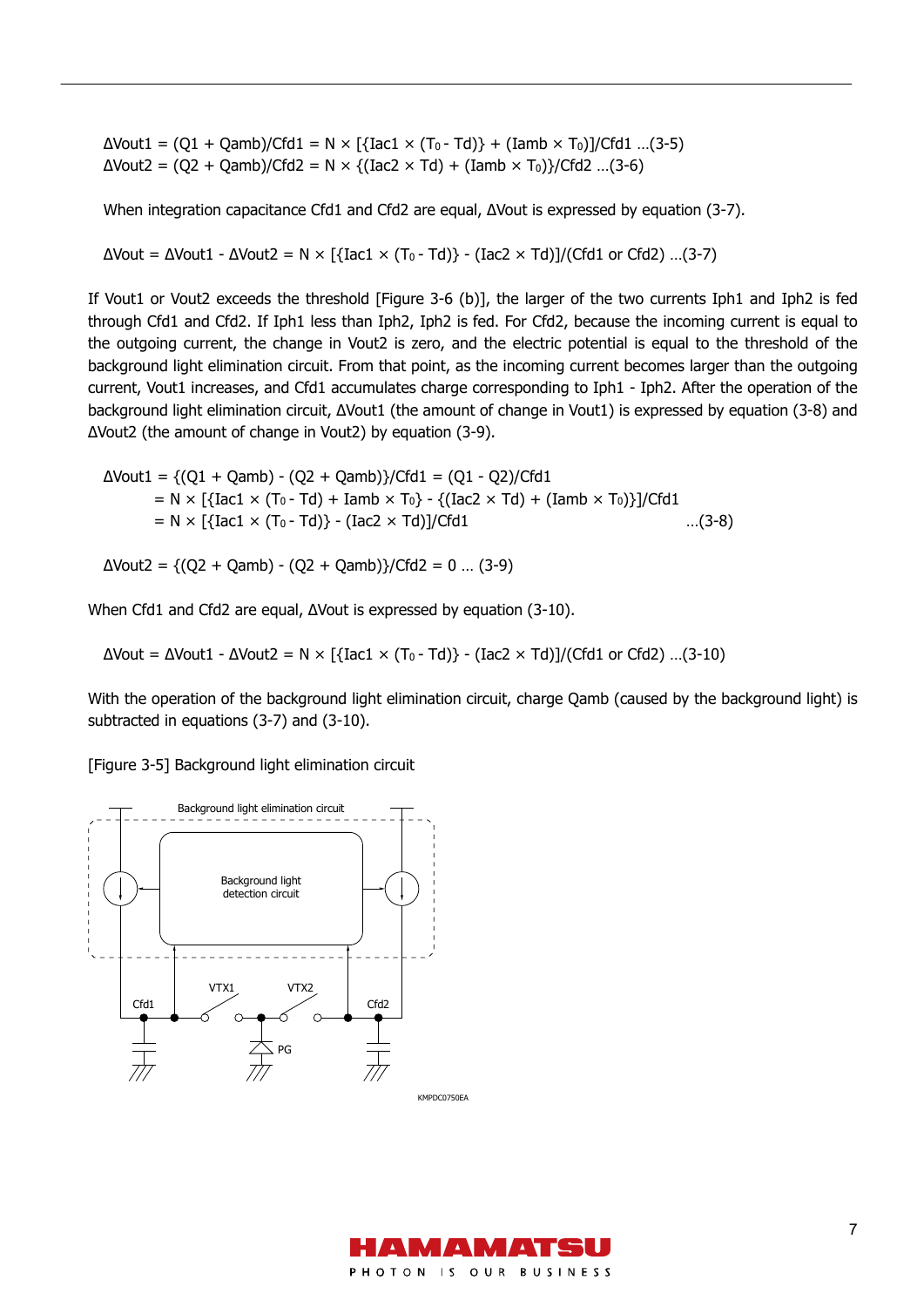[Figure 3-6] Operation of background light elimination circuit (a) Background light elimination circuit: before operation



(b) Background light elimination circuit: after operation (Iph1<Iph2)



## 3-3. Distance calculation

This section explains how to calculate distances by using ΔVout, which is the difference between output voltages Vout1 and Vout2 of Cfd1 and Cfd2. Four outputs Vout1(F1), Vout2(F1), Vout1(F2), and Vout2(F2) for two gate drive timings (F1 and F2) are used to calculate a distance [Figure 3-7]. Set pulse widths  $T_1$  and  $T_2$  of VTX1 and VTX2 the same as pulse width  $T_0$  of the output light, and drive VTX1 and VTX2 alternately twice.

With a single gate drive timing, ΔVout is equal to zero when Vout1 and Vout2 are the same, and the distance cannot be calculated.

F1 in Figure 3-7 has a time shift of  $T_0/2$  between the output light and the VTX1 drive timing (F2 has no shift). If we normalize the total charge that is produced during light reception to 1, even when either ΔVout(F1) or  $ΔVout(F2)$  is zero, the other will be 1 or -1 because of time shift  $T<sub>0</sub>/2$ . Driving VTX1 and VTX2 alternately twice using pulse light allows total charge 1 to be calculated over the delay time 0 to  $2T_0$  range. Figure 3-8 shows the difference signal levels for delay time Td of the reflected light for gate drive timings F1 and F2 and Figure 3-9 the absolute values of the difference signal levels. Total charge 1 can be calculated by adding |ΔVout(F1)| and |ΔVout(F2)|. Figure 3-10 shows a calculation example of total charge (Td=1/3T0, Td=13/8T0). Total charge 1 is used to determined delay time Td, and the distance is calculated.

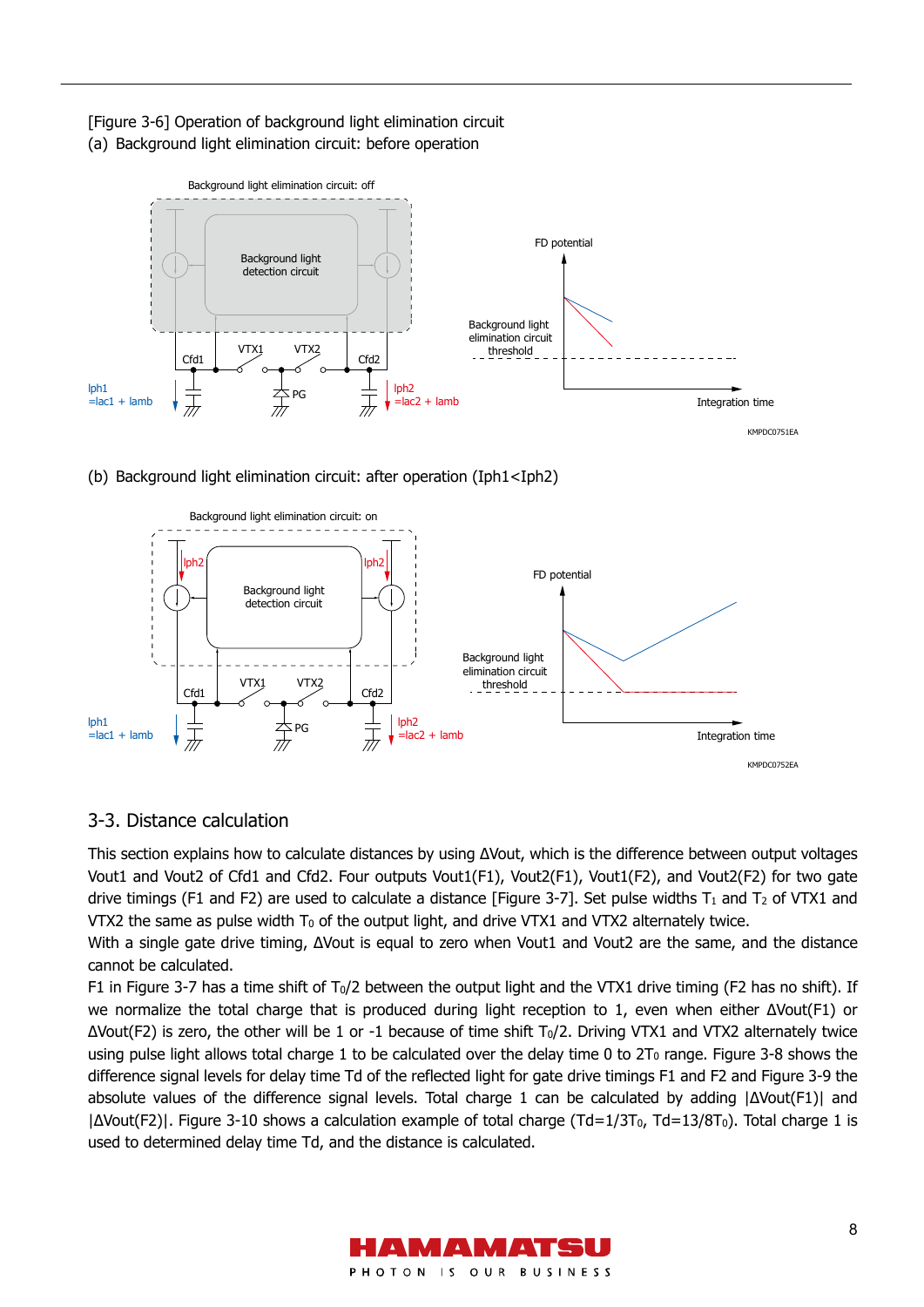### [Figure 3-7] Gate drive timing (a) F1





[Figure 3-8] Difference signal level vs. delay time



[Figure 3-9] Difference signal level (absolute value) vs. delay time



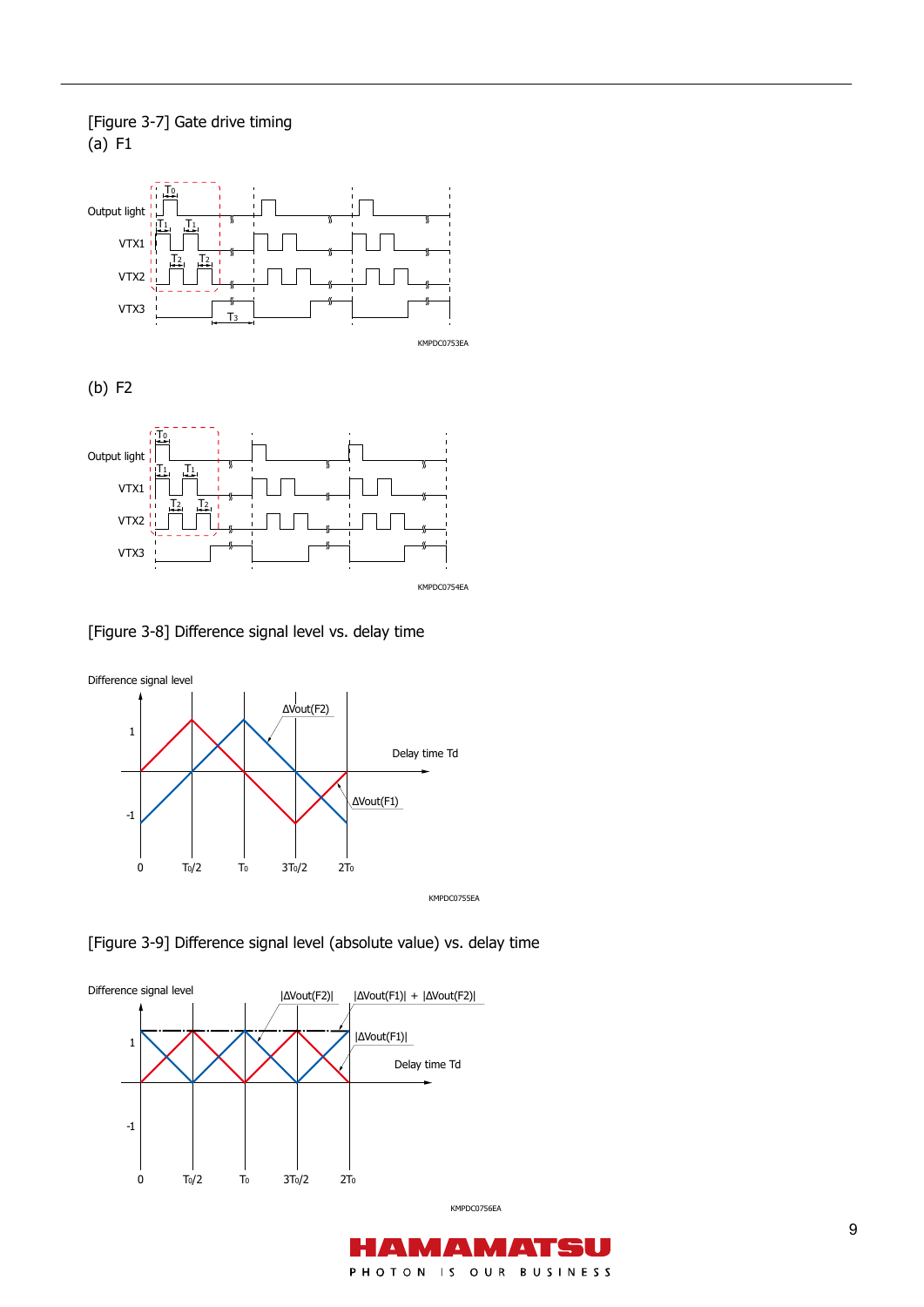

### [Figure 3-10] Calculation examples of total charge  $(a)$  Td= $1/3T<sub>0</sub>$

(b) Td=13/8T0



Distance D can be calculated from the ratio of the total charge and the charge caused by the reflected light [equation (3-11)]. For delay time 0 to  $2T_0$ , correct the charge so that it changes linearly from 0 to 1, and calculate the distance.

D = {(Charge after delay time Td)/(Total charge)}  $\times$  CT<sub>0</sub> ...(3-11)

The delay time of light reception timing is determined to be greater than or less than  $T_0$  based on whether ΔVout(F1) is positive or negative. Correct ΔVout(F2), and determine the amount of change in the delay time with respect to the total charge [Figure 3-11].

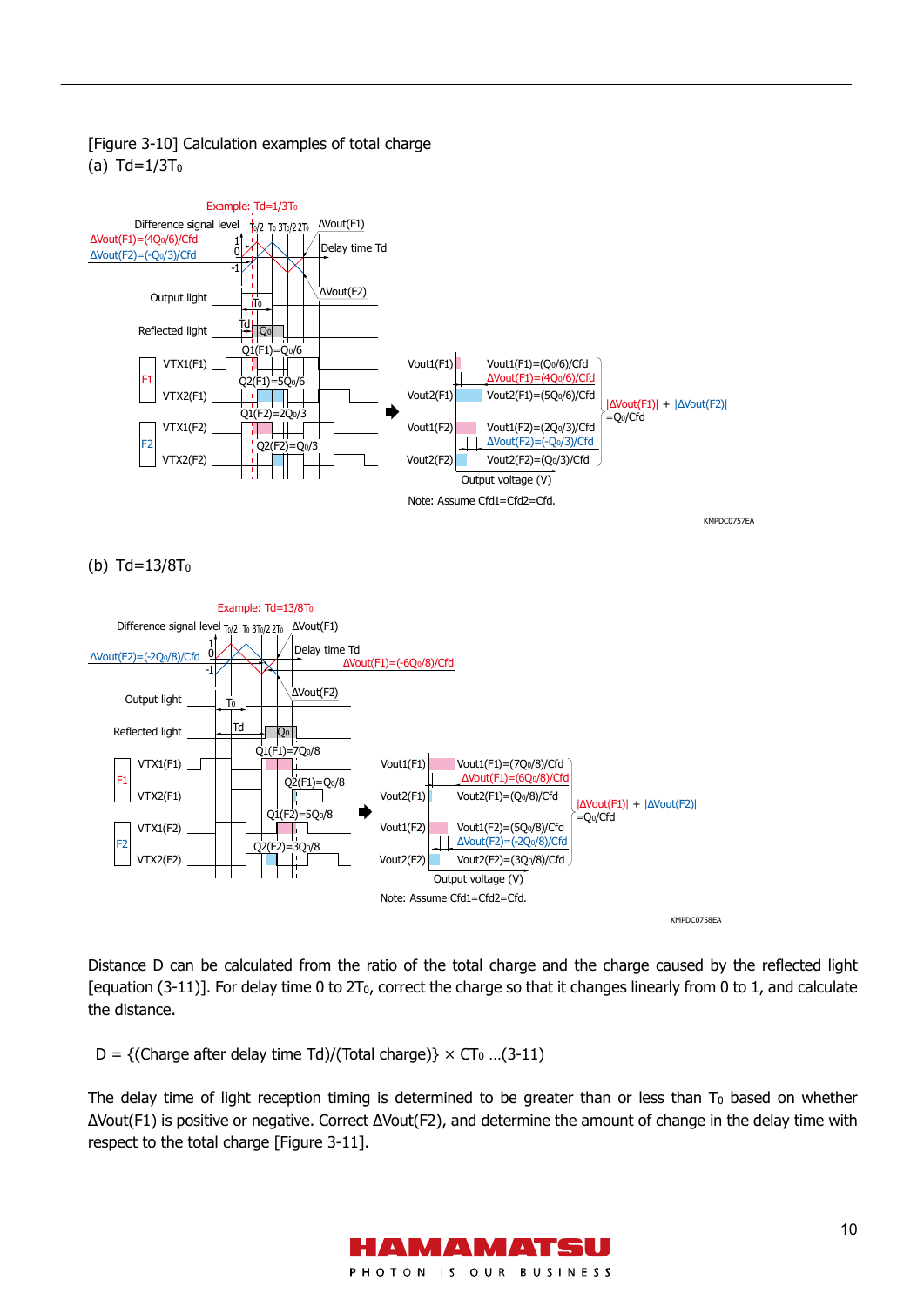[Figure 3-11] Polarity of difference signal level



Distance is calculated by correcting ΔVout(F2) separately for the cases when ΔVout(F1) is positive and negative. Correct  $\Delta$ Vout(F2) so that it changes from 0 to 1 in response to Td changing from 0 to 2T<sub>0</sub>.

#### (1) When ΔVout(F1) is positive

When  $\Delta$ Vout(F1) is positive, delay time Td is less than T<sub>0</sub> [Figure 3-11].  $\Delta$ Vout(F2) is corrected so that it changes from 0 to 0.5 in response to Td changing from 0 to T<sub>0</sub>. When Td is less than T<sub>0</sub>,  $\Delta$ Vout(F2) changes from -1 to 1, and the amount of increase is 2 [Figure 3-11]. To make the amount of increase to 0.5, multiply a factor of 1/4 to ΔVout(F2). To make the amount of change start from zero, add an offset of 1/4. Distance D when ΔVout(F1) is positive is expressed by equation (3-12).

 $D = \frac{(\Delta \text{Vout}(F2)/4}{(\Delta \text{Vout}(F1)) + |\Delta \text{Vout}(F2)|) + 1/4} \times CT_0$ =  $[\Delta\text{Vout}(F2)/{\{\Delta\text{Vout}(F1)\} + [\Delta\text{Vout}(F2)]\} + 1] \times (CT_0/4)$  ... (3-12)

#### (2) When ΔVout(F1) is negative

When ΔVout(F1) is negative, delay time Td is greater than T<sub>0</sub> [Figure 3-11]. Correct ΔVout(F2) so that it changes from 0.5 to 1 in response to Td changing from T<sub>0</sub> to 2T<sub>0</sub>. When delay time Td is greater than T<sub>0</sub>,  $\Delta$ Vout(F2) changes from 1 to -1 [Figure 3-11]. If we multiply this by a factor of -1 to invert the slope, ΔVout(F2) will change from -1 to 1, and the amount of increase will become 2. To make the amount of increase to 0.5, multiply a factor of 1/4 to ΔVout(F2). Then, add an offset of 3/4 so that ΔVout(F2) changes from 0.5 to 1. Distance D when ΔVout(F1) is negative is expressed by equation (3-13).

 $D = \frac{(-\Delta \text{Vout}(F2)}{4} / \frac{(\Delta \text{Vout}(F1)) + (\Delta \text{Vout}(F2))}{+ 3/4} \times CT_0$  $=$  [-ΔVout(F2)/{|ΔVout(F1)| + |ΔVout(F2)|} + 3] × CT<sub>0</sub>/4 … (3-13)

Figure 3-12 shows the distance calculation process of (1) and (2).

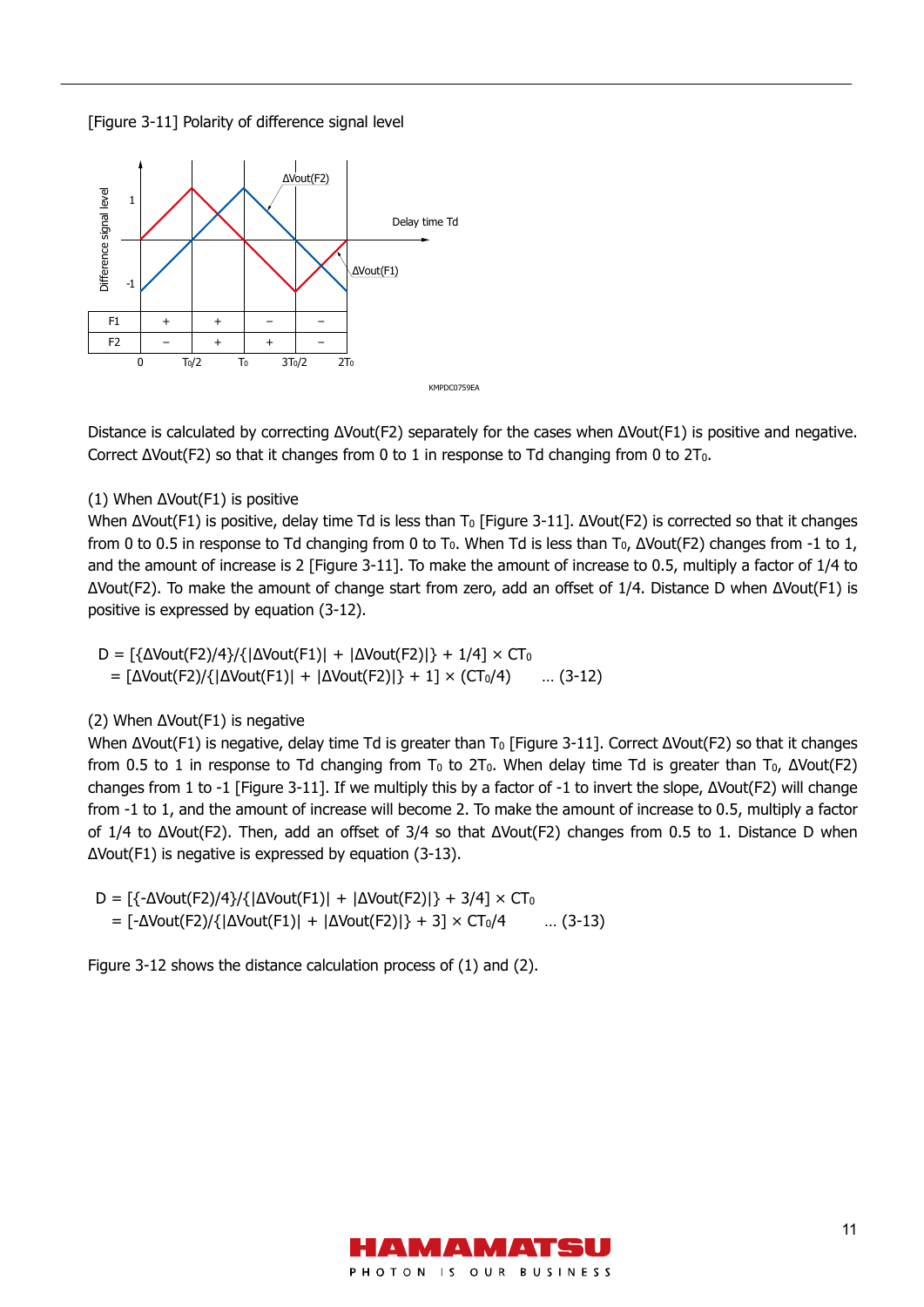[Figure 3-12] Distance calculation process (a) Change to the slope polarity (only when delay time Td is greater than  $T_0$ )



(b) Change to the slope [multiple 1/4 to ΔVout(F2)]



(c) Addition of offset  $(Td < T_0: 1/4, Td > T_0: 3/4)$ 



# 3-4. Charge drain function

A distance image sensor has charge transfer gates VTX1, VTX2, which transfer the charges that are generated at the photosensitive area, and a charge drain gate VTX3, which discharges unneeded charges. When VTX1 and VTX2 are off and VTX3 is on, the charge drain function is turned on without the accumulation of signal charges. This makes it possible to drain unneeded charges caused by background light during the non-emission period. The charge drain function enables the following:

①Detection of high-speed pulses

Signal charges from pulse laser diodes and other high-speed pulse light sources can be integrated efficiently. 2Shutter operation

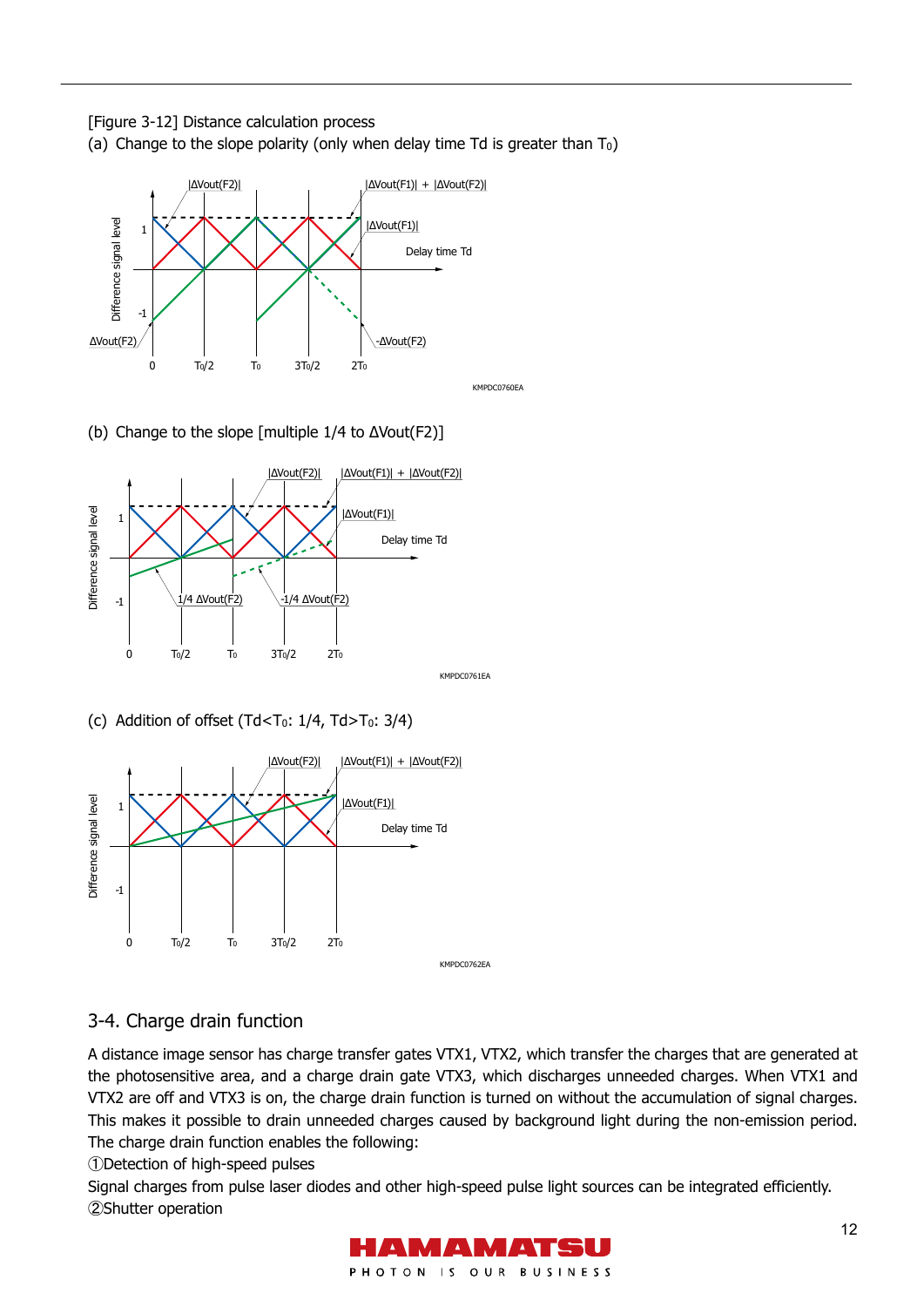



[Figure 3-14] Timing chart of photosensitive area



#### 3-5. Non-destructive readout

Non-destructive readout is a method of outputting voltages at different integration times without resetting the integration capacitors Cfd1 and Cfd2 in the pixel (without destroying integration charge). Distance accuracy is improved with the adjustment of integration time (e.g. shortening the integration time when the incident signal is strong in order to avoid saturation; lengthening the integration time when the incident signal is weak). Using non-destructive readout, a large signal suitable for distance measurement can be selected from the signals read out with different integration times, and a wide dynamic range can be realized.

Figure 3-15 shows a schematic diagram of non-destructive readout (relationship between output voltage and integration time). Set the threshold voltage Va lower than the saturation voltage. The output voltage immediately before exceeding Va is the optimum value for achieving high measurement accuracy. By taking the difference between any two points with different integration times, it is possible to cancel the noise generated when Cfd1 and Cfd2 are reset. One disadvantage of non-destructive readout is that the readout is performed several times in each frame, so the frame rate decreases as the number of readouts increases.

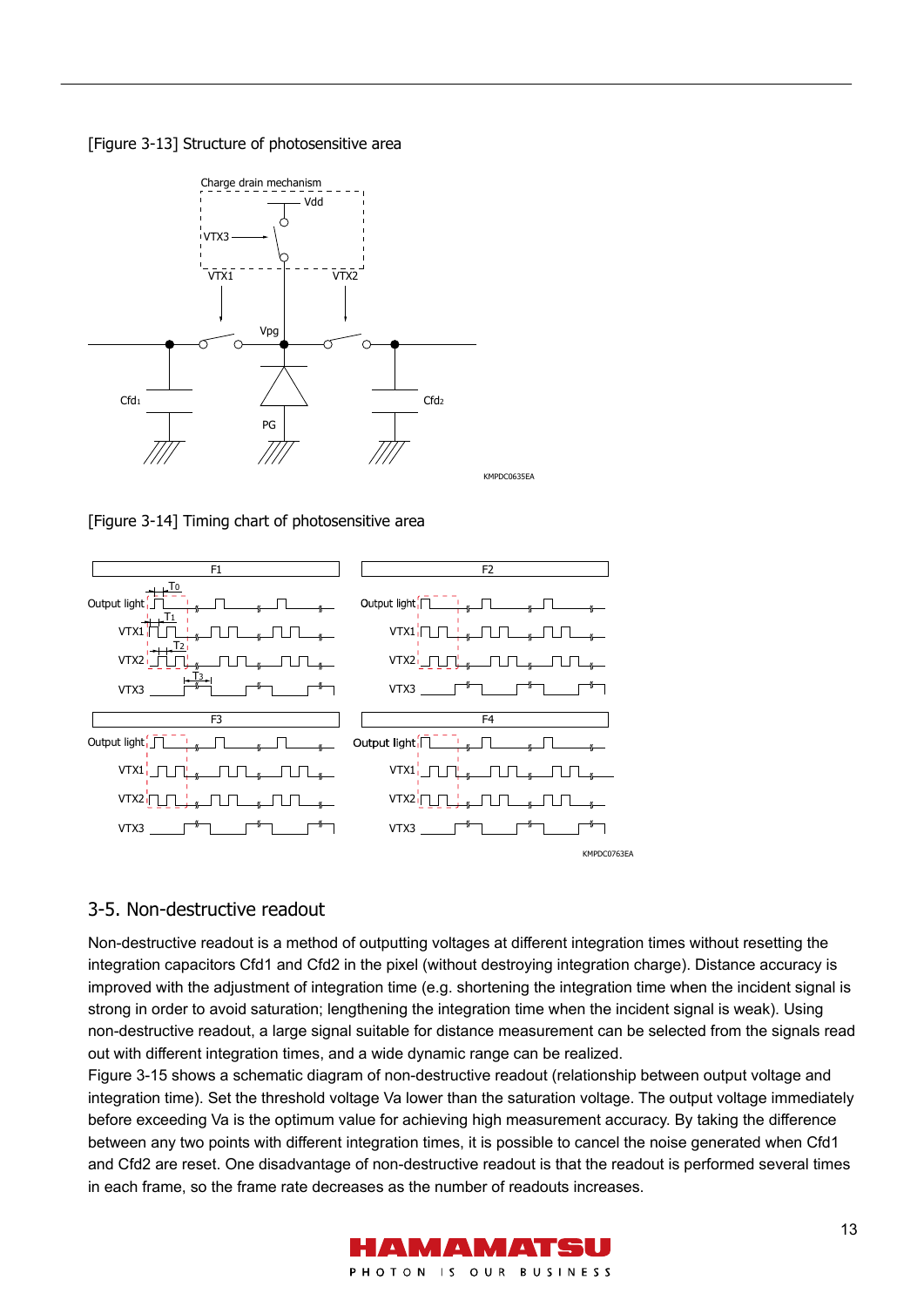



#### 3-6. Drive timing

In the ideal case, distance measurement is possible by using the gate drive timings of F1 and F2. However, Vout1 and Vout2 have intrinsic variation components (Verr), and this error remains in the difference signals, which prohibits distances from being calculated accurately. To overcome this problem, calculate the distance by also using F3 and F4, which have the VTX1 and VTX2 of F1 and F2 swapped, to eliminate Verr [Figure 3-16].

[Figure 3-16] Timing chart



F3 is F1 with the timings of VTX1 and VTX2 swapped. Ideally, Vout1(F1) is equal to Vout2(F3) and Vout2(F1) is equal to Vout1(F3). If intrinsic variation components Verr1 and Verr2 exist in Vout1 and Vout2, ΔVout(F1) is expressed by equation (3-14) and ΔVout(F3) by equation (3-15).

 $\Delta$ Vout(F1) = {Vout2(F1) + Verr2} - {Vout1(F1) + Verr1} ...(3-14)  $\Delta$ Vout(F3) = {Vout2(F3) + Verr2} - {Vout1(F3) + Verr1} ...(3-15)

Assuming Vout1(F1) is equal to Vout2(F3) and Vout2(F1) is equal to Vout1(F3), subtracting equation (3-14) from equation (3-15) produces equation (3-16). By using F3 along with F1, Verr1 and Verr2 can be eliminated.

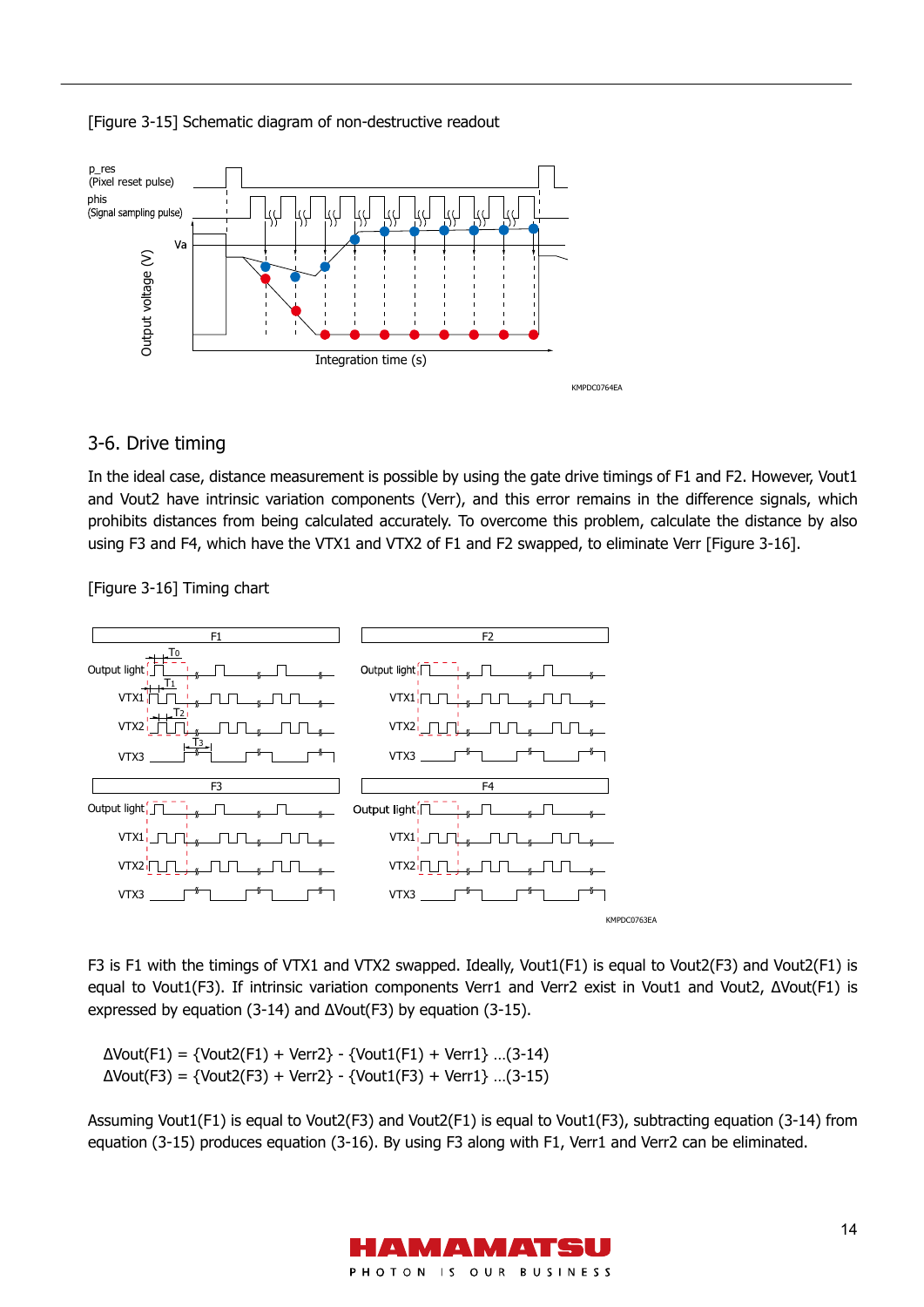ΔVout(F1) - ΔVout(F3) = [{Vout2(F1) + Verr2} - {Vout1(F1) + Verr1}] – [{Vout2(F3) + Verr2} - {Vout1(F3) + Verr1}]  $= 2$ {Vout2(F1) - Vout1(F1)}  $\ldots$  (3-16)

F4 is F2 with the timings of VTX1 and VTX2 swapped. By using F4 along with F2, Verr1 and Verr2 can be eliminated [equation (3-17)].

ΔVout(F2) - ΔVout(F4) = [{Vout2(F2) + Verr2} - {Vout1(F2) + Verr1}] – [{Vout2(F4) + Verr2} - {Vout1(F4) + Verr1}] = 2{Vout2(F2) - Vout1(F2)} … (3-17)

Equations (3-18) and (3-19) are distance calculation equations that use gate drive timings F1 to F4.

(1) When ΔVout(F1) - ΔVout(F3) is positive

$$
D = \left[\left\{\Delta\text{Vout}(F2) - \Delta\text{Vout}(F4)\right\}/\left\{\Delta\text{Vout}(F1) - \Delta\text{Vout}(F3)\right\} + |\Delta\text{Vout}(F2) - \Delta\text{Vout}(F4)| + 1/4 \right] \times CT_0
$$
  
= \left[\left\{\Delta\text{Vout}(F2) - \Delta\text{Vout}(F4)\right\}/\left\{\Delta\text{Vout}(F1) - \Delta\text{Vout}(F3)\right\} + |\Delta\text{Vout}(F2) - \Delta\text{Vout}(F4)| + 1 \right] \times CT\_0/4  
...(3-18)

(2) When ΔVout(F1) - ΔVout(F3) is negative

```
D = [-(\Delta \text{Vout}(F2) - \Delta \text{Vout}(F4))/4]/(\Delta \text{Vout}(F1) - \Delta \text{Vout}(F3)) + |\Delta \text{Vout}(F2) - \Delta \text{Vout}(F4)| + 3/4] \times CT_0= [-{ΔVout(F2) - ΔVout(F4)} / {|ΔVout(F1) - ΔVout(F3)| + |ΔVout(F2) - ΔVout(F4)|} + 3] × CT0/4 
                                                                                                                       … (3-19)
```
#### 3-7. Timing chart

Figure 3-17 shows the signal readout timing chart.When the distance is measured once, readout is performed four times using different gate timings. F3 and F4 are gate drive timings of F1 and F2 but with the VTX1 and VTX2 timings swapped.

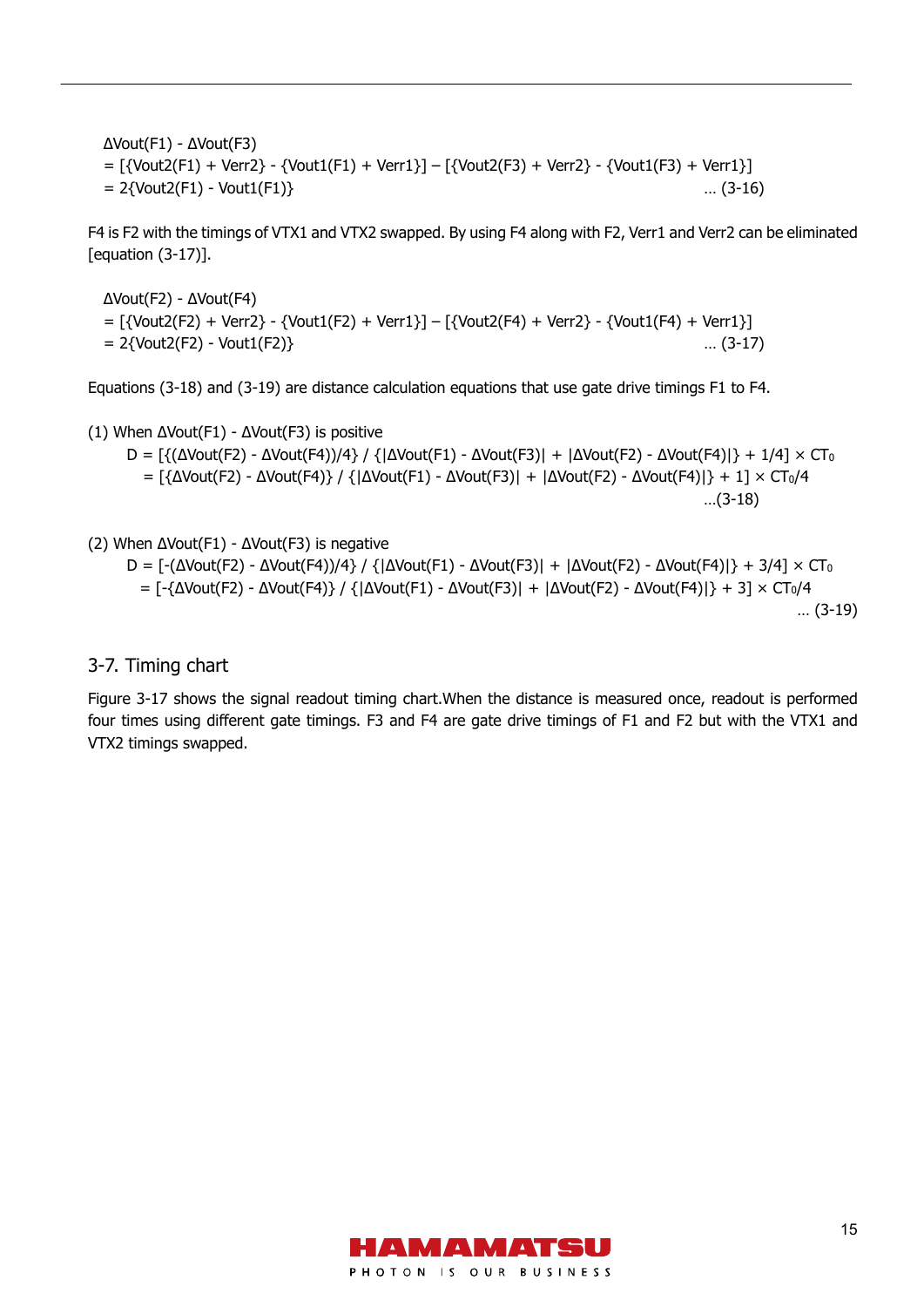# [Figure 3-17] Timing chart

(a) Linear image sensor (S15452-01WT)



KMPDC0739EB

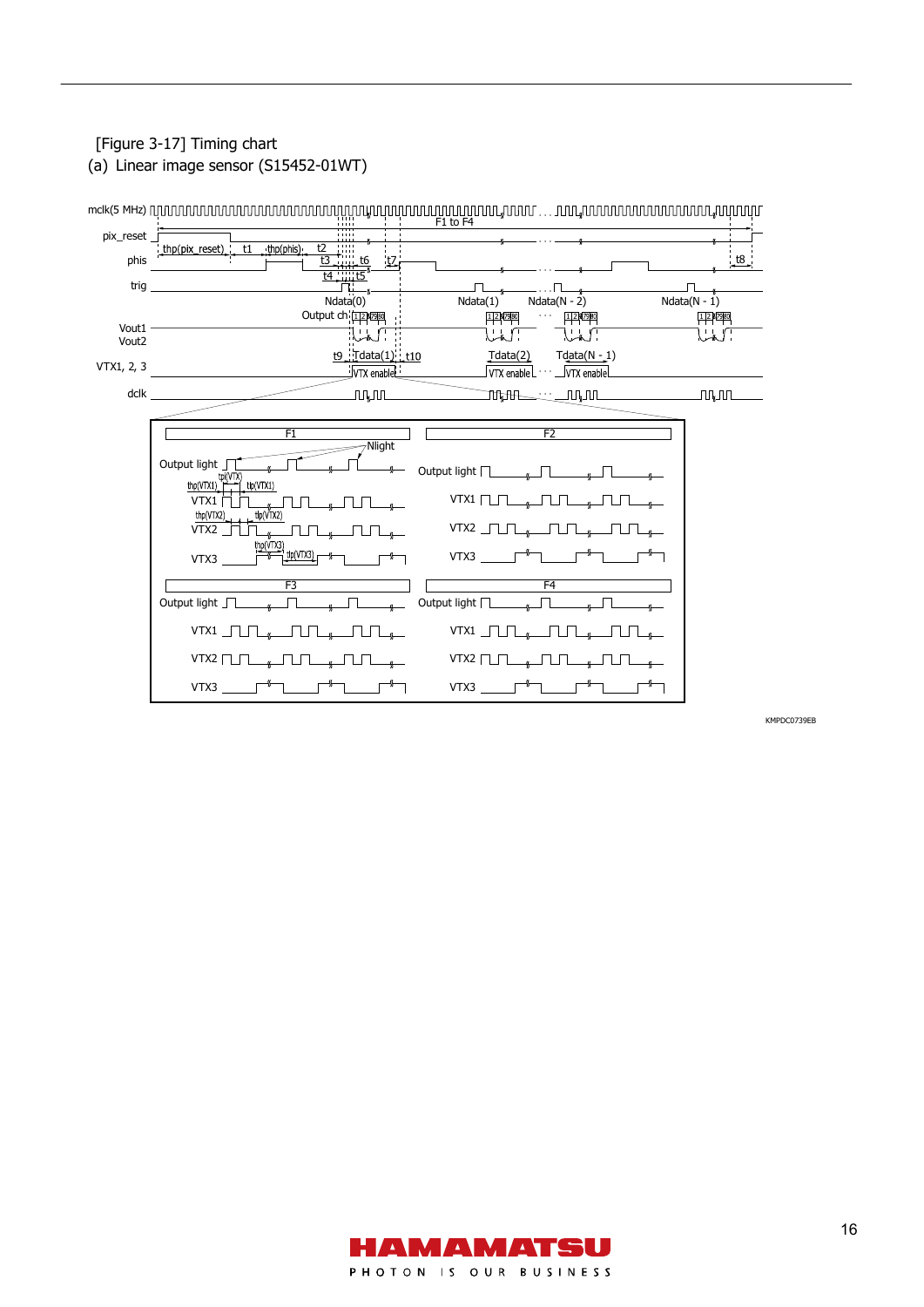

KMPDC0743EB

(c) Area image sensor (S15454-01WT)



KMPDC0745EA

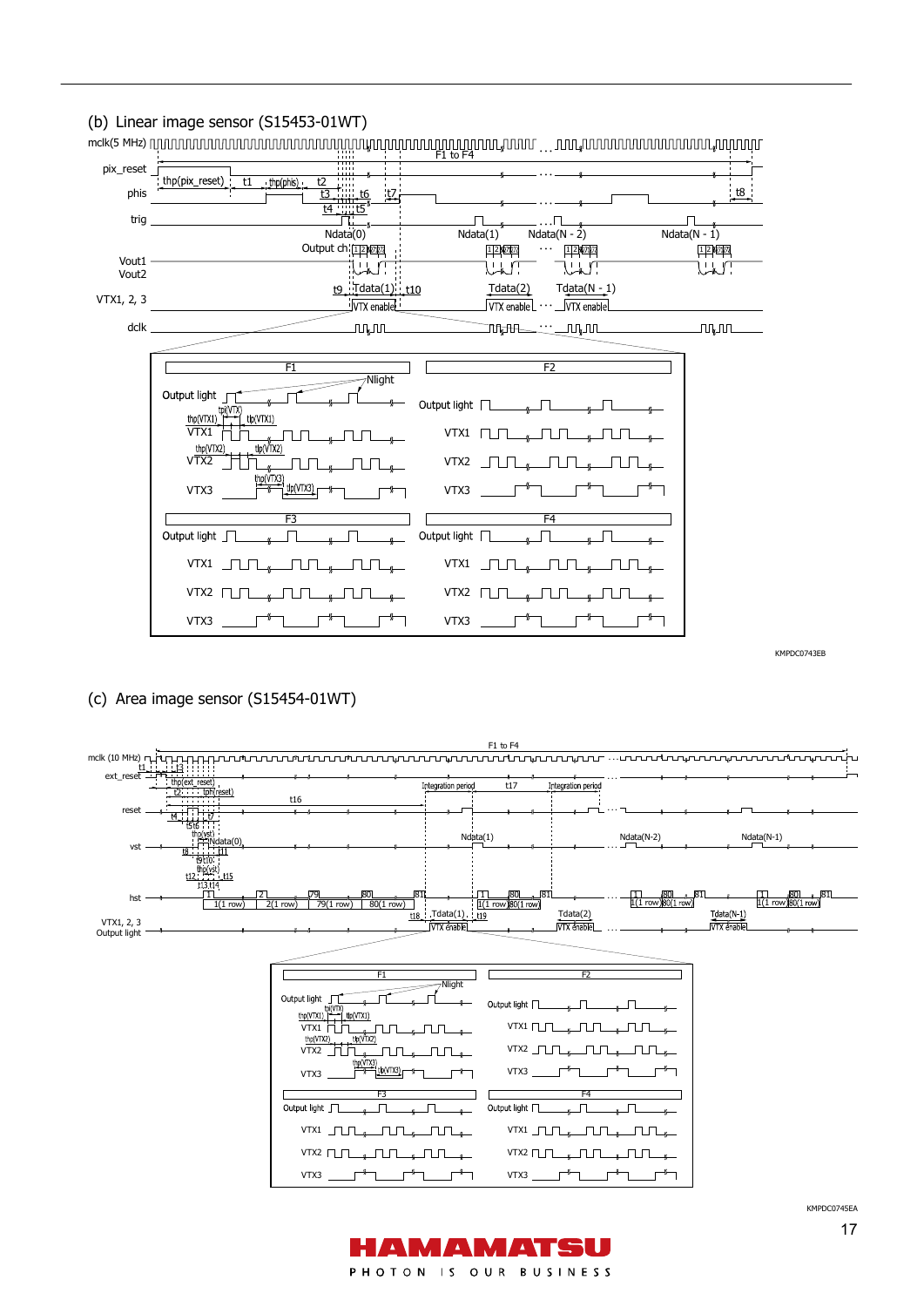#### 3-8. Calculating the frame rate

Frame rate=1/{4 (Time per subframe)}

 $=1/{(}$ Integration time + Readout time)  $\times$  4} ...(3-20)

The integration time setting is necessary to be changed by the required distance accuracy and usage environment factors such as fluctuating background light.

[Linear image sensor (S15453-01WT)]

Readout time =  $\frac{1}{\text{Clock pulse frequency}} \times \text{Number of horizontal pixels}$ 

 $=$ Time per clock (Readout time per pixel)  $\times$  Number of horizontal pixels... (3-21)

Calculation example of readout time (clock pulse frequency=5 MHz, number of horizontal pixels=272)

Readout time =  $\frac{1}{5 \times 10^6 \text{ [Hz]}} \times 272$  $= 200$  [ns]  $\times$  272  $= 0.0544$  [ms]...(3-22)

When operating in non-destructive readout mode:

Time per subframe = Integration time + (Readout time × Non-destructive readout count) … (3-23)

[Area image sensor (S15454-01WT)]

Readout time =  $\frac{1}{\text{Clock pulse frequency}} \times$  Horizontal timing clock  $\times$  Number of vertical pixels

 $=$  Time per clock (Readout time per pixel)  $\times$  Horizontal timing clocks  $\times$  Number of vertical pixels... (3-24)

Calculation example of readout time

(clock pulse frequency=10 MHz, horizontal timing clocks=141, number of vertical pixels=80)

Readout time =  $\frac{1}{10 \times 10^6 \text{ [Hz]}} \times 141 \times 80$  $= 100$  [ns]  $\times$  141  $\times$  80  $= 1.128$  [ms]

When operating in non-destructive readout mode:

Time per subframe = Integration time + (Readout time  $\times$  Non-destructive readout count) ... (3-25)

The integration signal can be read out without doing readout of the reset level. In this case, there will be more random noise, as well as degradation of photoresponse nonuniformity in the photosensitive area.

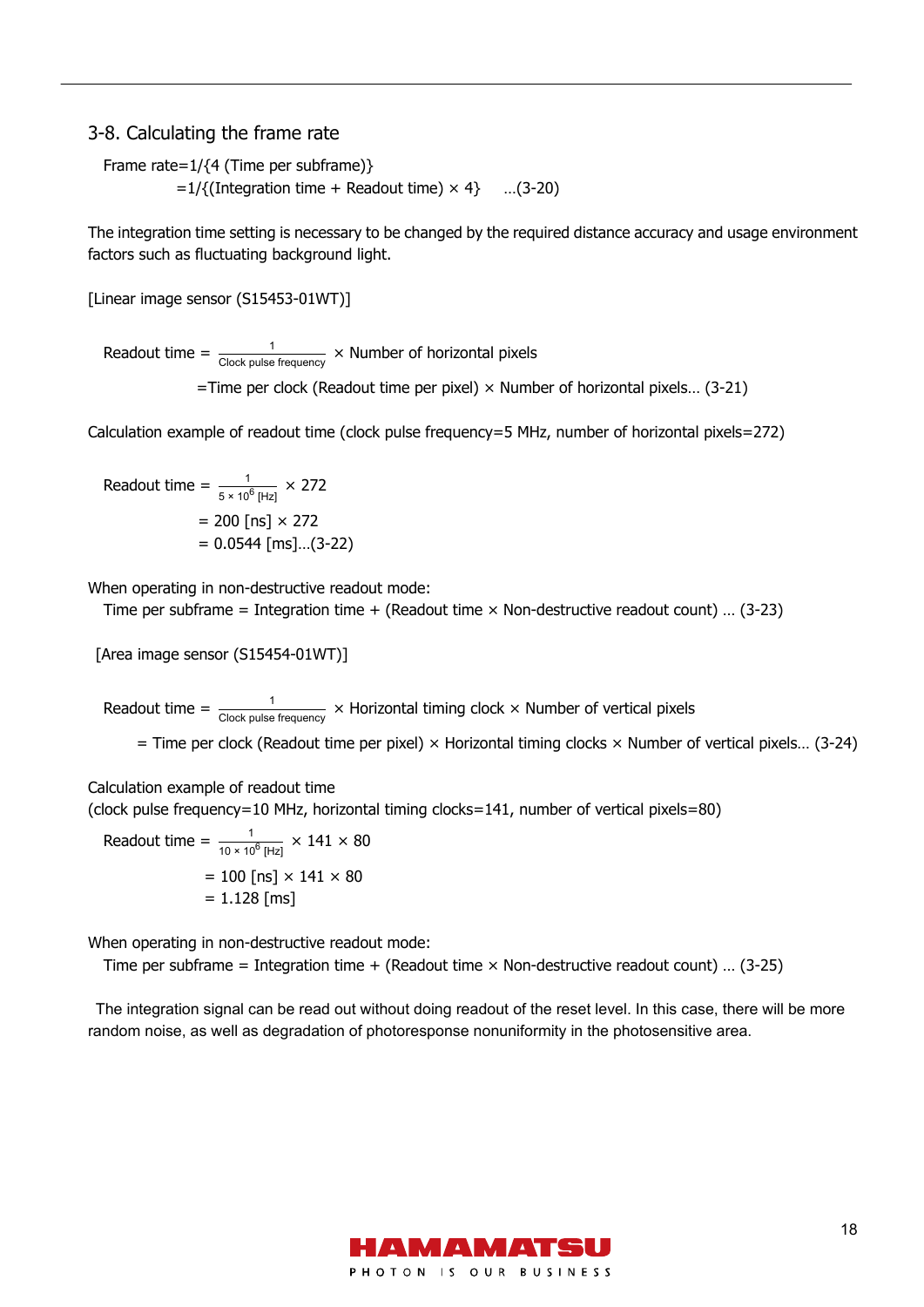#### [Figure 3-18] Horizontal timing



# How to use

### 4-1. Configuration example

A configuration example of a distance measurement system using the distance image sensor is shown in Figure 4-1. The system consists of the distance image sensor, light source and its driver circuit, light emitting/receiving optical system, timing generator, and arithmetic circuit for calculating distance. The distance accuracy depends greatly on the light source emission level and the light emitting/receiving optical system.

[Figure 4-1] Configuration example of distance measurement system



### 4-2. Light source selection

When the distance image sensor is used to measure distance, a light source (LED or pulse laser diode) suitable for the pulse width of the distance image sensor's charge transfer clock must be selected. In addition, the pulse width of charge transfer clock and the light emission pulse width must be set according to the distance. The response speed of the light source needs to be around 10 ns or less for rise and fall times. Since the light source must be irradiated in a line in the case of the S15452-01WT, S15453-01WT distance linear image sensors and over an area in the case of the S15454-01WT distance area image sensor, large output power is required. For this, multiple light sources are sometimes used. When multiple light sources are used, a driver circuit for driving the multiple light sources at high speeds and high output is also required.

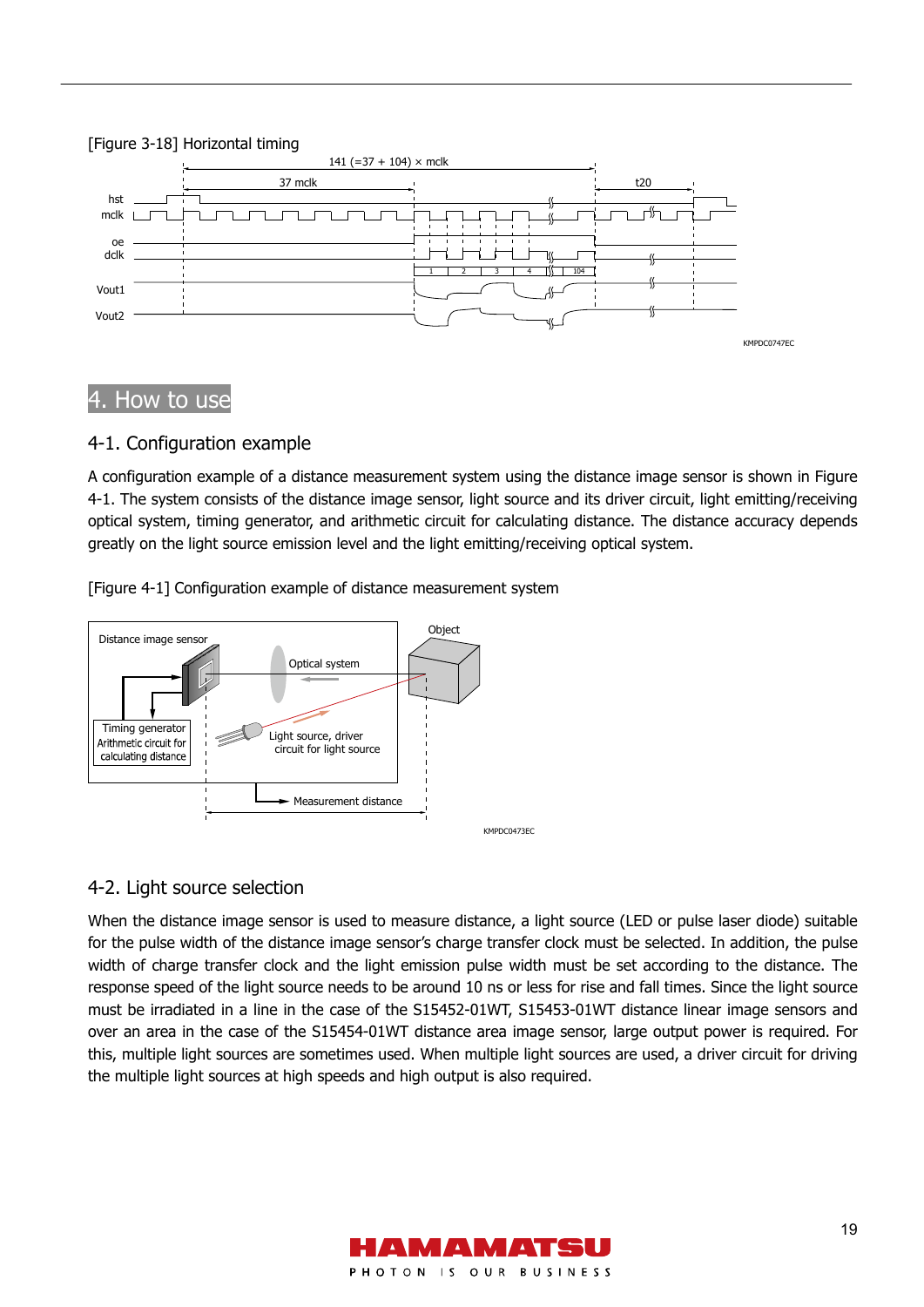# 5. Calibration

After the distance image sensor and the light source are combined, distance calibration is necessary. The reasons why calibration is necessary are shown below.

[Reasons why calibration is necessary]

- Delay in the light emission timing
- Delay in the wiring between the sensor and light source
- Shape of the light emission pulse of light source
- Peripheral circuits

The following shows an example of the calibration method.

Distance D is given by equations (5-1)(5-2).

(1) When 
$$
Td \leq T_0
$$
\n $D = a\left(\frac{V \text{out } B}{|V \text{out } A| + |V \text{out } B|} + 1\right) \times \frac{CT_0}{4} - \text{Dofs} \dots (5-1)$ 

(2) When  $T_0 < Td \leq 2T_0$  $D = a(\frac{v_{\text{out}}B}{|V_{\text{out}}A| + |V_{\text{out}}B|} + 3) \times \frac{CT_0}{4}$  - Dofs ... (5-2)

α: slope c: speed of light T0: light emission pulse width Dofs: Distance offset

You need to set the light emission timing delay (Light\_pulse\_delay), distance offset (Dofs), and slope (α).

#### Setting the light emission timing delay, distance offset, and Dofs

The calculated distance is shifted by changing the light emission timing delay and distance offset so that the calculated distance matches the actual distance.

Setting the slope α

Select two points in the linear range of distance, and calculate a to match the ideal line [Figure 5-1].

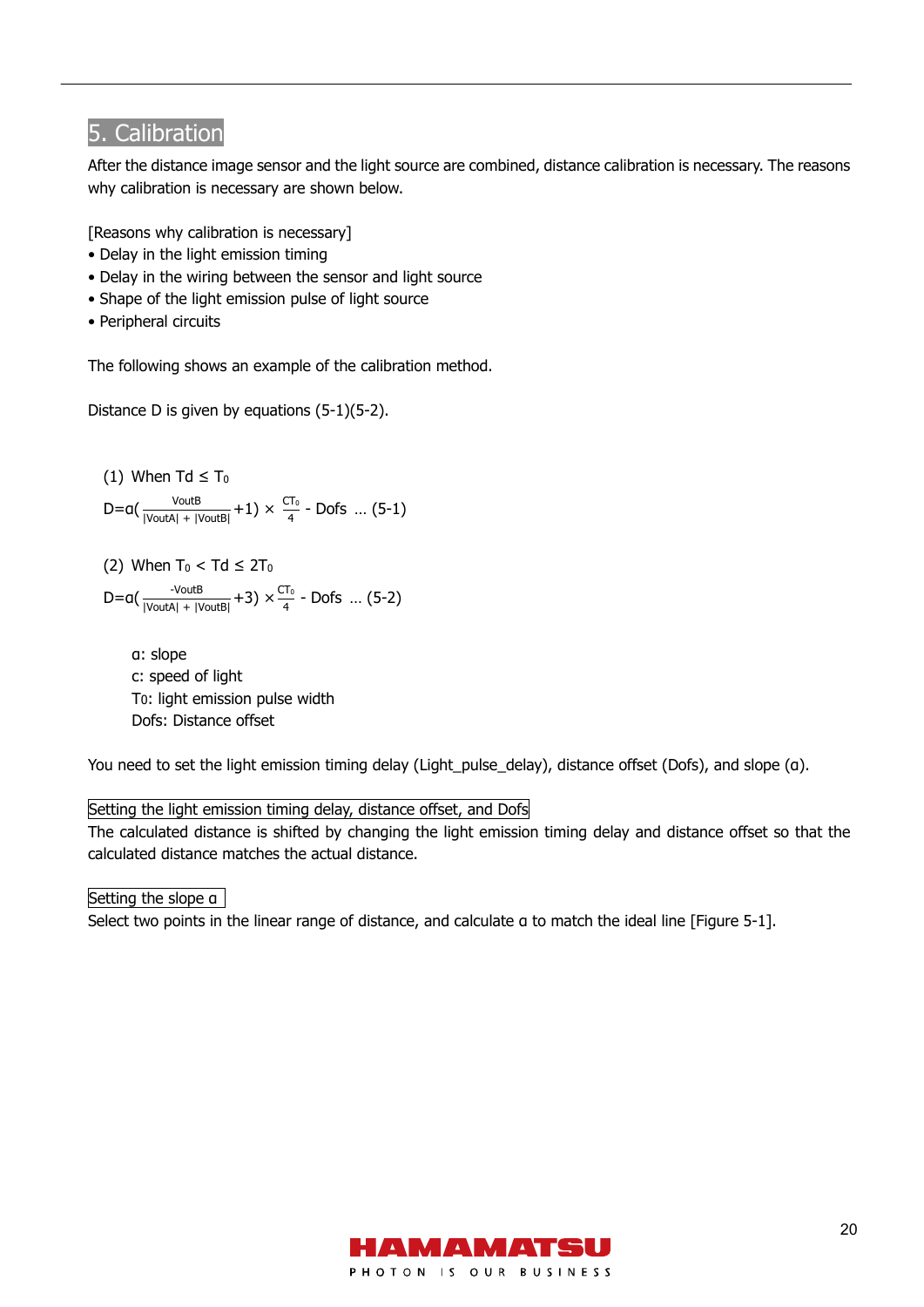[Figure 5-1] Calculated distance vs. actual distance



# 6. Calculating the incident light level

If you want to construct a camera module using a distance image sensor, you need to set the parameters according to the operating conditions to maximize the performance of the sensor. For example, when outdoors under strong sunlight, various measures need to be taken such as reducing the integration time or suppressing the incident sunlight using a band-pass filter to avoid pixel saturation.

How much to reduce the integration time or which band-pass filter is most suited in reducing the sunlight to the appropriate level varies depending on the operating conditions. To make things easier, we created a model of the camera module configuration and derived an equation that simply calculates the incident light level (signal light, background light) per pixel. Please use this when designing camera modules.

#### Camera module parameters

The following are main parameters of a camera module that uses a distance image sensor. In addition, Figure 6- 1 shows the schematic diagram. We assume that the light from the light source is shaped into a rectangle by the angle of view (θH, θV) determined by the lens and directed on the sensor.

- (1) Target object
- Distance to the target object L [m]
- Reflectance of the target object R [%]

### (2) Light projection section

- Light source output P [W/sr]
- Light projection efficiency EP [%]
- Duty ratio "duty"
- Integration time Tacc [s]
- Light emitter's angle at half maximum θsource [V]
- Light projection angle (horizontal, vertical) θΗ, θν [ $^{\circ}$ ]

#### (3) Background light

• Sunlight intensity Pamb [W/m<sup>2</sup>]

• Band-pass filter's transmission wavelength range (short-wavelength side, long-wavelength side) λshort , λlong [nm]

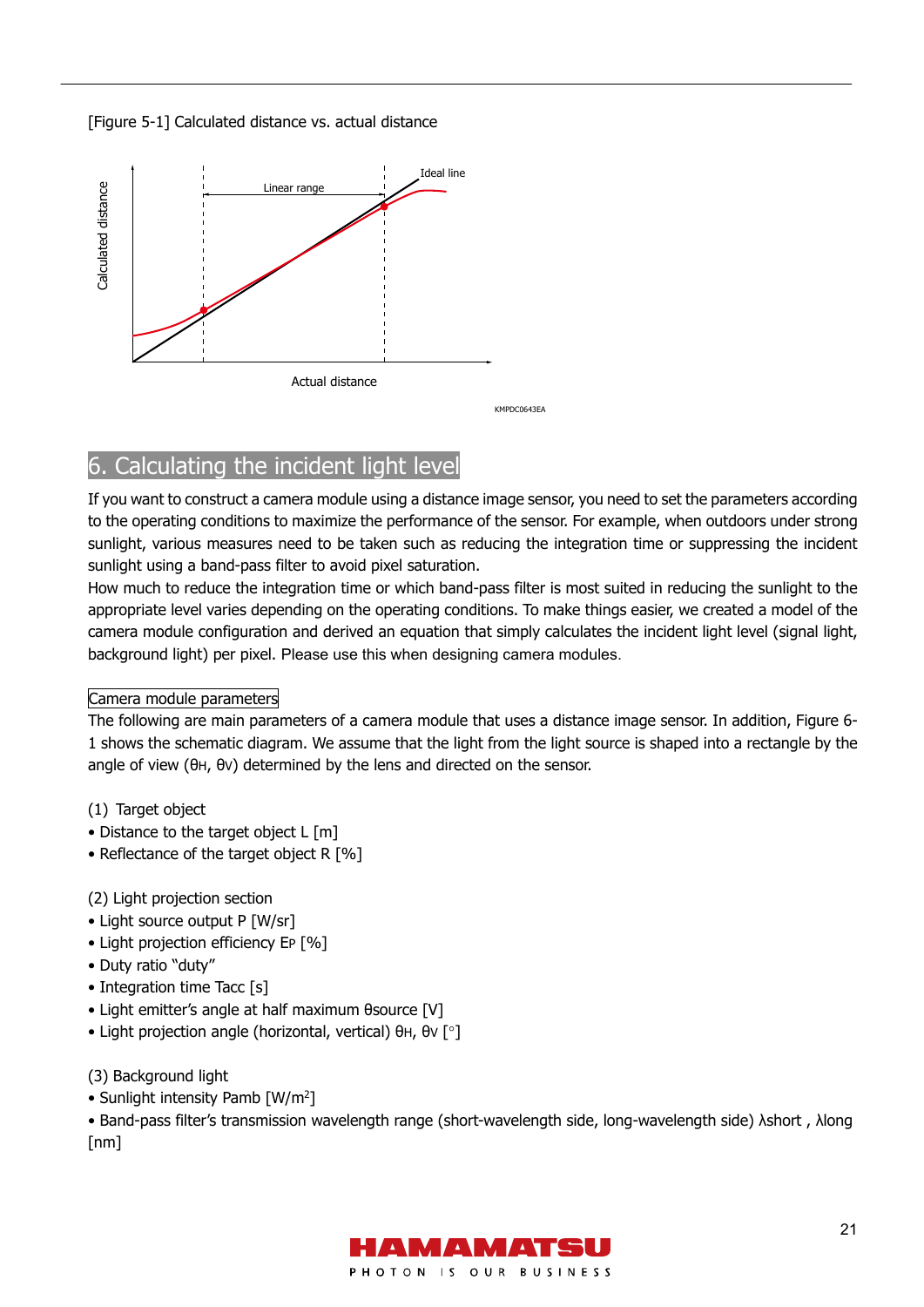- (4) Photosensitive area
- Light receiving lens efficiency ER [%]
- Band-pass filter's signal light transmittance EF [%]
- Light receiving lens F value
- Light receiving lens focal distance f [m]

(5) Distance image sensor

- Pixel size (horizontal, vertical) Hpix, Vpix [m] (area Spix)
- Fill factor FF [%]
- Photosensitivity Ssens [A/W]
- Pixel capacitance Cfd [F]
- Random noise RN [V]
- Dark output VD [V/s]

[Figure 6-1] Schematic diagram of camera module with built-in distance image sensor



KMPDC0641EA

### Calculation method

First, we calculate the light spot level Pspot  $\lceil W/m^2 \rceil$  on the target object  $\lceil$  equation (6-1)].

$$
Pspot = P \times \frac{A}{L^2} \times Ep \times \frac{1}{Sspot} \ldots (6\text{-}1)
$$

P: Light source output [W/sr]

A: Area of a spherical surface obtained by cutting a sphere with radius L at an angle of θsource

 $L^2$  $\frac{A}{2}$ : solid angle of the projected light [sr]

EP: light projection efficiency [%]

Sspot: area of the light spot projected on the target object  $\lceil m^2 \rceil$ 

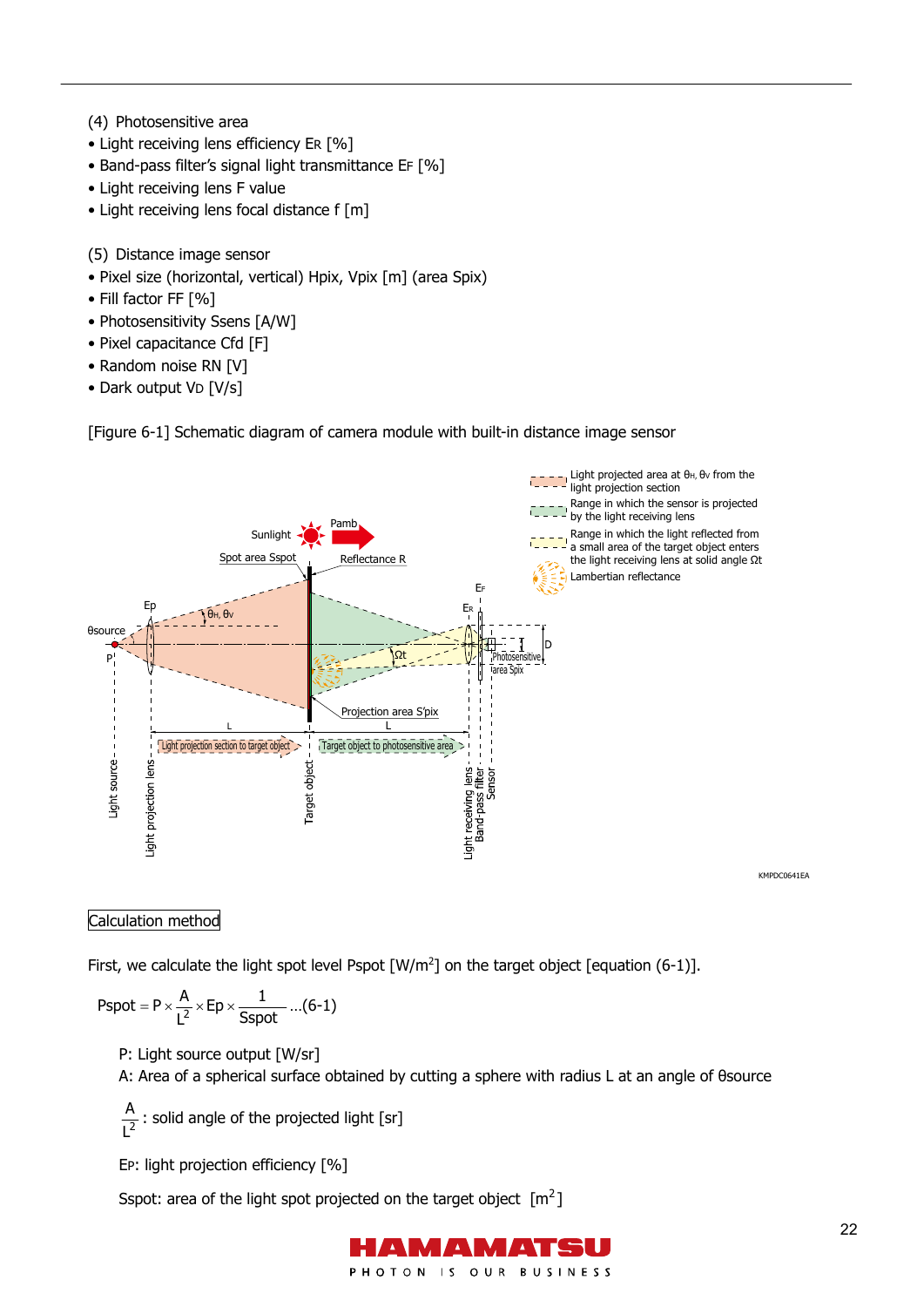[Figure 6-2] Area A on the spherical surface



Sspot is given by equation (6-2).

Sspot =  $2L \tan \theta_H \times 2L \tan \theta_V$  ... (6-2)

A is given by equation (6-3).

A =  $2\pi$  {1 – cos( $\theta$ source)} × L<sup>2</sup> . . . (6-3)

Next, we calculate angle of the reflected light from a small area of the target object that enters the light receiving lens. If the diameter of the light receiving lens is D [m], the angle θR formed between a given point on the target object and the edge of the light receiving lens is given by equation (6-4).

$$
\theta_R = \text{tan}^{-1}\left(\frac{D}{2L}\right) \ \ldots \ (6-4)
$$

If we use θ $R$ , solid angle Ωt [unit: sr] is given by equation (6-5).

$$
\Omega t = 4\pi \sin^2 \frac{\theta_R}{2} \dots (6-5)
$$

θR varies depending on the position on the target object, but here it is approximated to a fixed value. Of the reflected light diffused in all directions from the target object, we assume the portion corresponding to Ωt to enter the lens.

The region on the target object that the distance image sensor can receive the reflected light of corresponds to the projection plane of the pixels displayed on the object through the light receiving lens. The relationship between pixel area Spix and the pixel projection area S'pix on the target object is given by equation (6-6).

$$
S'pix = \left(\frac{L}{f}\right)^2 Spix \dots (6-6)
$$

We determine the level of signal light and background light that hit and reflect off the target object and enter a single pixel through the lens. To simplify the calculation, we assume the target object to be a perfect diffuser. If the incident light level is I [W], the reflected light level is  $I/\pi$  [W/sr] for a point light source and I [W/sr] for an

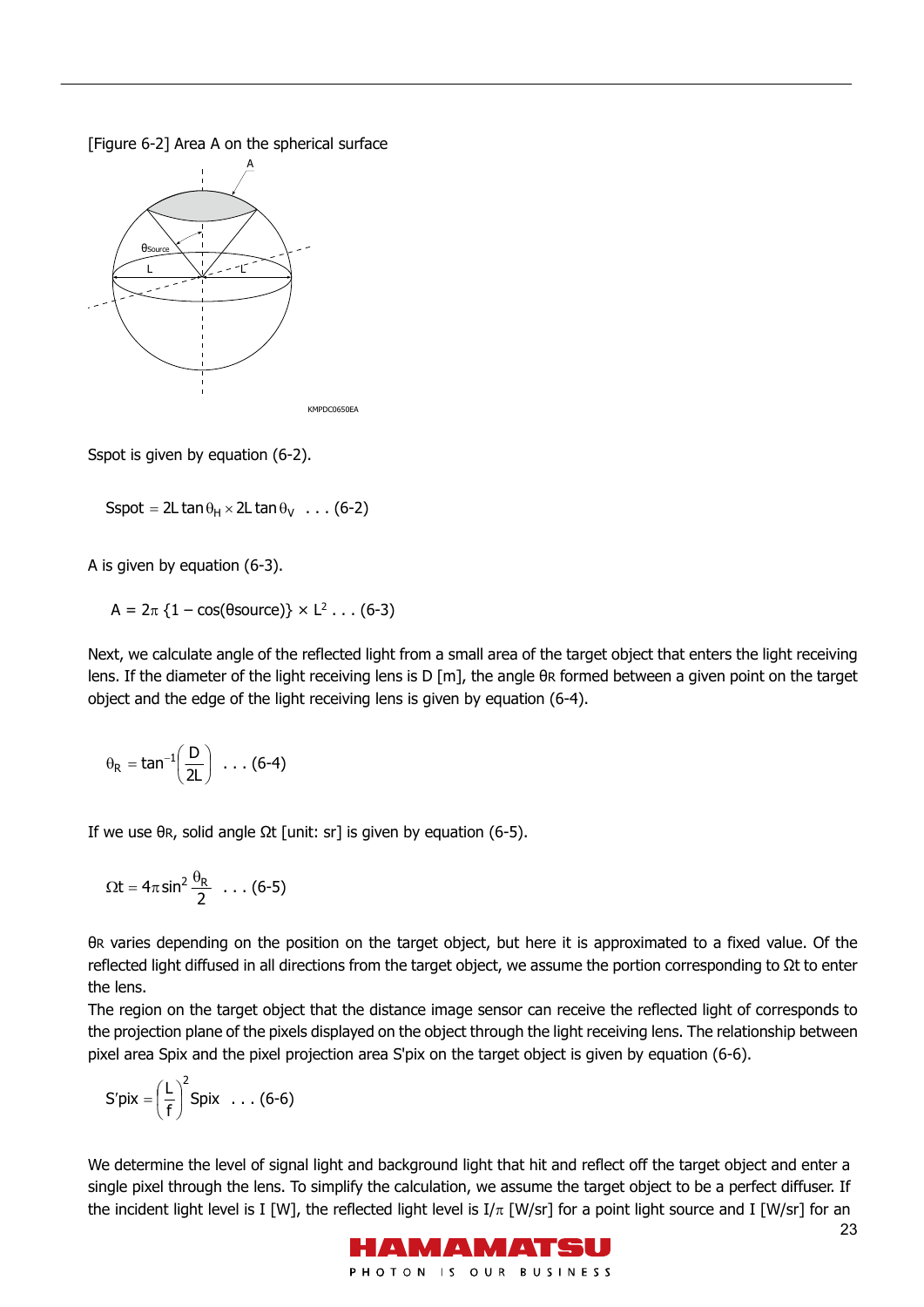extremely wide surface light source such as sunlight. The signal light level Ppix [W] entering a single pixel is given by equation (6-7).

$$
Ppix = Pspot \times R \times \frac{1}{\pi} \times \Omega t \times S' pix \times E_R \times E_F (sig) \times FF \dots (6-7)
$$

The background light level Ppix(amb) [W] entering a single pixel is given by equation (6-8).

Ppix(amb) = Pamp  $\times$  R  $\times$  1  $\times$   $\Omega$ t  $\times$  S' pix  $\times$  E<sub>R</sub>  $\times$  E<sub>F</sub> (amb)  $\times$  FF  $\ldots$  (6-8)

EF(sig): band-pass filter transmittance for signal light EF(amb): band-pass filter transmittance for background light

Output voltage Vpix [V] generated from the signal light is given by equation (6-9).

 $V$ pix = Ppix  $\times$  Tacc  $\times$  duty  $\times$  (Ssens/Cfd)  $\ldots$  (6-9)

Tacc: integration time [s] duty: duty ratio Ssens: photosensitivity [A/W] Cfd: pixel capacitance [F]

Output voltage Vpix(amb) [V] generated from the background light is given by equation (6-10). Because background light is incident at the two gate drive timings, we double Vpix(amb).

Vpix(amb) = Ppix(amb)  $\times$  Tacc  $\times$  duty  $\times$  (Ssens/Cfd)  $\times$  2 ...(6-10)

Distance accuracy

Using the levels of signal light and background light entering a single pixel determined above, we calculate the distance accuracy of the camera module. Photocurrent Ipix [A] per pixel generated by the signal light is given by equation (6-11).

Ipix = Ppix  $\times$  Ssens . . . (6-11)

The number of electrons Qpix [e<sup>-</sup>] per pixel generated by the signal light is given by equation (6-12).

 $Q$ pix = Ipix × Tacc × duty/e  $\dots$  (6-12)  $=$  Ppix  $\times$  Ssens  $\times$  Tacc  $\times$  duty/e

```
e: quantum of electricity=1.602 \times 10<sup>-19</sup> [C]
```
The number of electrons Qpix(amb) [e<sup>-</sup>] per pixel generated by the background light is given by equation (6-13).

```
Qpix(amb) = Ppix(amb) \times Ssens \times Tacc \times duty/e \times 2 ...(6-13)
```
Next, noise components are described. The amplitudes of light shot noise NL, random noise NR, dark current shot noise ND are given by the following equations [unit: e- ].

```
N_L = \sqrt{Qpix + Qpix(amb)} \dots (6-14)
```
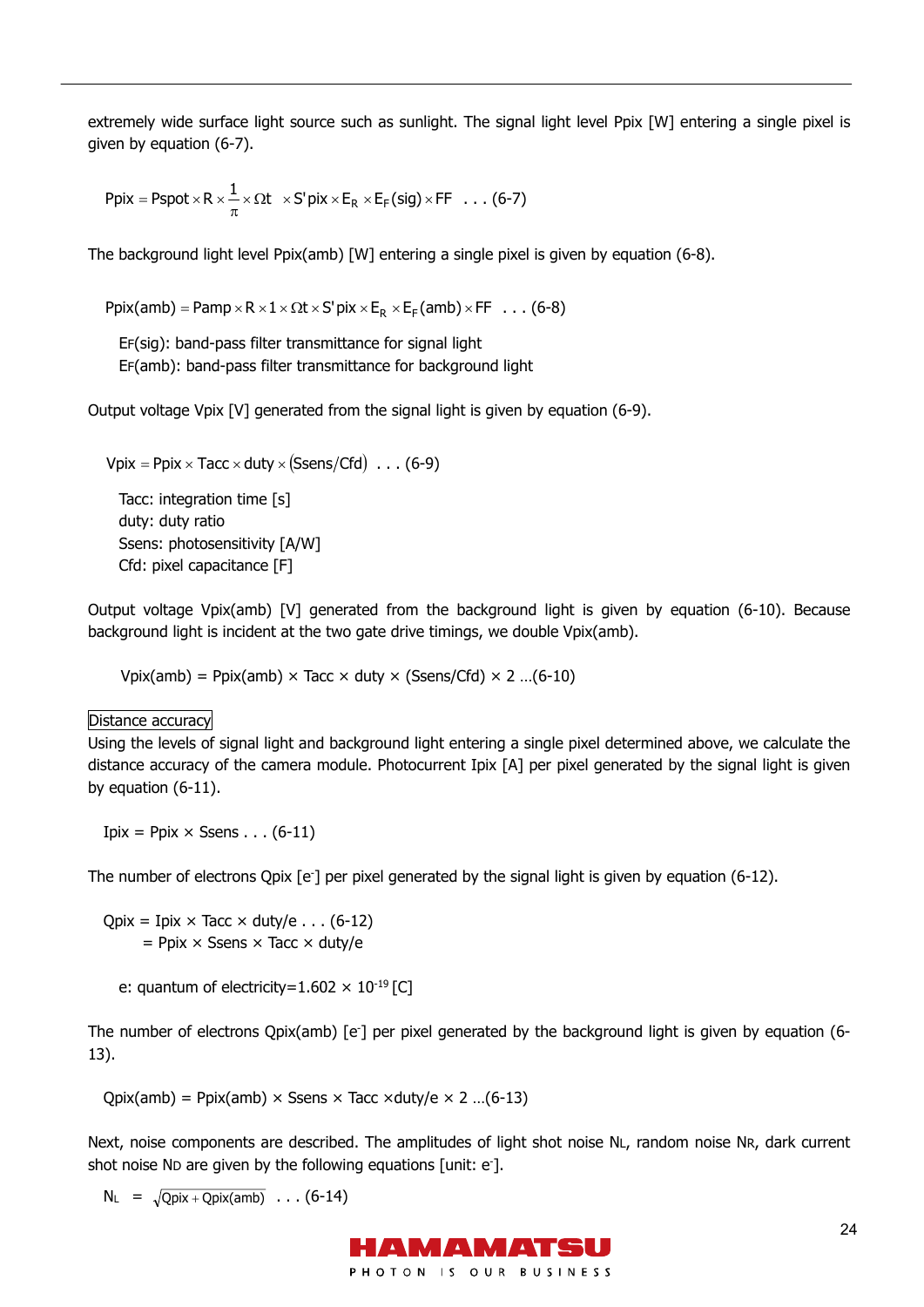$NR = 2 \times RN \times Cfd/e \dots (6-15)$ 

RN: random noise [V]

$$
ND = \sqrt{2 \times V_D \times Tacc \times Cfd/e} \dots (6-16)
$$

VD: dark output [V]

Total noise N [e- ] is given by equation (6-17).

$$
N = \sqrt{N_{_L}^2 + N_{R}^2 + N_{D}^2} \ \ldots \ (6\text{-}17)
$$

The S/N is the ratio of the number of signal electrons Qpix to N.

Distance accuracy σ [m] is given by equation (6-18).

$$
\sigma = \frac{N}{Qpix} \times \frac{cT_0}{2} \dots (6-18)
$$
  
c: speed of light

T0: light emission pulse width

Increasing the incident signal level helps to improve the distance accuracy. As the temperature rises, dark current shot noise increases and distance accuracy worsens, so it is necessary to consider the heat dissipation design of the distance image sensor.

# 7. Evaluation kit

Figure 8-1 shows a configuration example using the evaluation kit for the distance image sensor. This evaluation kit can generate sensor drive timing with an FPGA and sensor bias voltage with a DAC-IC, perform A/D conversion on the sensor output signal, and transfer data to a PC via USB 3.0. This evaluation kit can be driven with only a 5 V power supply.

Hamamatsu provides evaluation kits (with LED array and light receiving lens) for the S15452-01WT, S15453- 01WT, and S15454-01WT.

[Figure 7-1] Configuration example of distance measurement using the evaluation kit